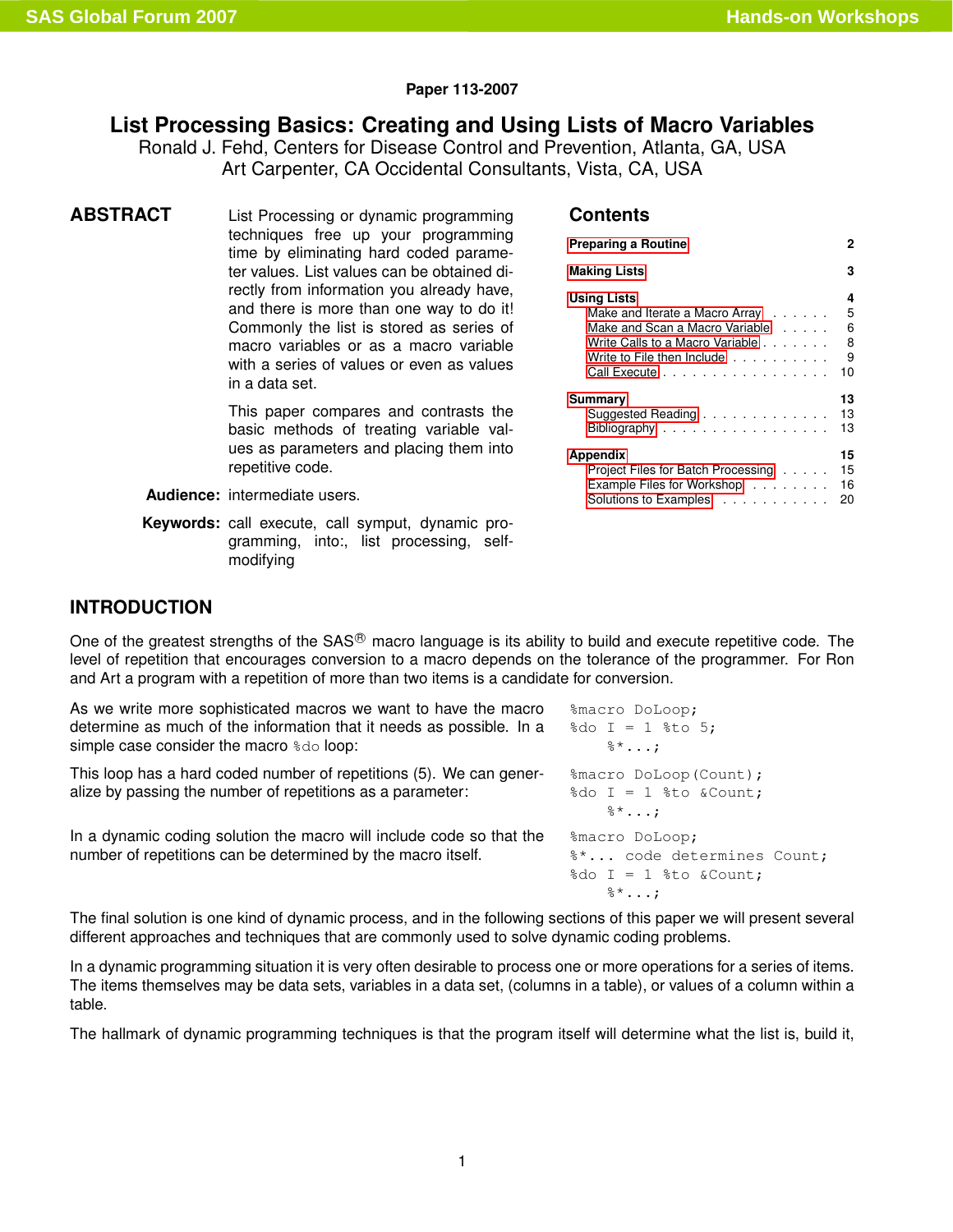<span id="page-1-1"></span>and then use it. In a dynamic program all this is done without programmer intervention.

| ods html file = "&path.Africa.html"<br>Report step which routes the output to<br>$\mathbf{1}$<br>style = $\text{journal:}$<br>$\overline{2}$<br>an html file.<br>3<br>Title "Sales in Africa";<br>$\overline{4}$<br>5<br>PROC Report data = sashelp. Shoes<br>6<br>See Ex01.<br>nowindows;<br>$\overline{7}$<br>where region = $'Africa$ ;<br>8<br>column product subsidiary, sales;<br>9<br>define product<br>/ group;<br>10<br>define subsidiary / across;<br>11<br>define sales<br>/ analysis '';<br>12<br>13<br>run;<br>ods html close;<br>14 | Consider the following simple Proc |  | Report-Africa.sas |
|---------------------------------------------------------------------------------------------------------------------------------------------------------------------------------------------------------------------------------------------------------------------------------------------------------------------------------------------------------------------------------------------------------------------------------------------------------------------------------------------------------------------------------------------------|------------------------------------|--|-------------------|
|                                                                                                                                                                                                                                                                                                                                                                                                                                                                                                                                                   |                                    |  |                   |
|                                                                                                                                                                                                                                                                                                                                                                                                                                                                                                                                                   |                                    |  |                   |
|                                                                                                                                                                                                                                                                                                                                                                                                                                                                                                                                                   |                                    |  |                   |
|                                                                                                                                                                                                                                                                                                                                                                                                                                                                                                                                                   |                                    |  |                   |
|                                                                                                                                                                                                                                                                                                                                                                                                                                                                                                                                                   |                                    |  |                   |
|                                                                                                                                                                                                                                                                                                                                                                                                                                                                                                                                                   |                                    |  |                   |
|                                                                                                                                                                                                                                                                                                                                                                                                                                                                                                                                                   |                                    |  |                   |
|                                                                                                                                                                                                                                                                                                                                                                                                                                                                                                                                                   |                                    |  |                   |
|                                                                                                                                                                                                                                                                                                                                                                                                                                                                                                                                                   |                                    |  |                   |
|                                                                                                                                                                                                                                                                                                                                                                                                                                                                                                                                                   |                                    |  |                   |
|                                                                                                                                                                                                                                                                                                                                                                                                                                                                                                                                                   |                                    |  |                   |
|                                                                                                                                                                                                                                                                                                                                                                                                                                                                                                                                                   |                                    |  |                   |
|                                                                                                                                                                                                                                                                                                                                                                                                                                                                                                                                                   |                                    |  |                   |
|                                                                                                                                                                                                                                                                                                                                                                                                                                                                                                                                                   |                                    |  |                   |

If we want a similar report for each region we cannot simply use a by statement in the PROC step because we want the Title and the html filename to contain the name of the region. Hard coding the value of one region while testing is no problem, for two it is irritating, for three it is time to find a better solution. We need a dynamic solution that can determine the number of regions, the values of each, and then execute this step for each one.

In the following sections we examine this problem from several angles and we show several different techniques that can be used to build the ability to provide the needed repetition.

The examples show the concepts of testing the routine as it is being developed.

- prepare routine
	- **–** identify program parameter(s)
	- **–** convert program to routine
- make list of parameter values
- iterate with each value: call routine

# **PREPARING A ROUTINE**

### <span id="page-1-0"></span>**IDENTIFY PROGRAM PARAMETERS**

Our report has three occurences of the string *Africa*. This is the first value of the variable Region in the data set sashelp.Shoes.

[See Ex01.](#page-15-1)

|  | <sup>1</sup> file = 'Africa.html'<br><sup>2</sup> Title 'Sales in Africa';<br><sup>3</sup> where Region = 'Africa'; |
|--|---------------------------------------------------------------------------------------------------------------------|
|  |                                                                                                                     |

|                | $1 \t \n$ let | Region=Africa;                              |
|----------------|---------------|---------------------------------------------|
| $\overline{a}$ | .             | file = "&Regionhtml"                        |
|                |               | 3   Title "Sales in & Region.";             |
|                |               | $\frac{1}{4}$   where Region = "& Region."; |

### **CONVERT TO ROUTINE**

The first step in converting our program to a routine is to keep the program running by making it into a parameterized include file. Add one macro variable for each parameter and replace the occurences of each parameter value with the macro variable.

Find and replace the three occurences of the string *Africa* with the macro variable reference *&Region.*. Note that the prefix to the macro variable reference is the special character ampersand  $(s)$  and the suffix is the character dot (.). In the filename-extension the first dot ends the macro variable reference and the second dot separates the filename and the extension.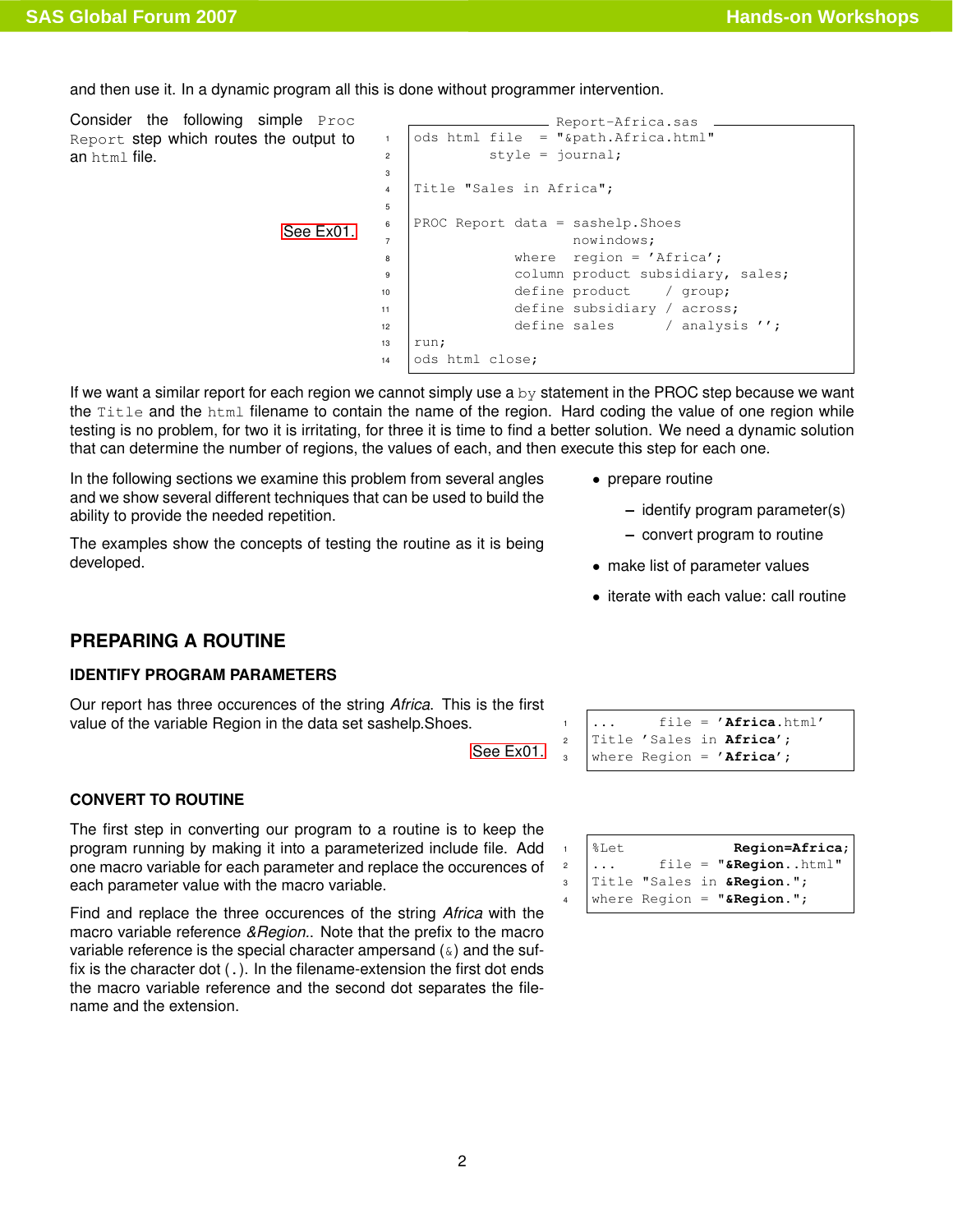### **CONVERT TO MACRO**

Finally change the allocation of the macro variable from  $\S$ Let to  $\S$ macro parameter.  $\qquad \qquad$ 1  $\qquad \S$ macro Report (**Region=Africa**);

<span id="page-2-3"></span>The next task is to identify the list of parameter values and decide how best to generate the macro calls shown here in the test section at the bottom of the program.

Note lines 5–9: Since one value contains a slash (/) we create a new variable Filename and change the slash to a hyphen to avoid an operating system clash of folder Central America/Caribbean not existing.

### Task: How to generate these macro calls?

```
Report-Region-macro.sas
28 | \text{Report}(\text{Region} = \text{Africa});
29 | \text{Report}(\text{Region} = \text{Asia});
30 %Report(Region
31 = Central America/Caribbean);
```
[See Ex00.](#page-15-0)

13

15

<span id="page-2-1"></span>To speed up our [testing,](#page-6-0) we write a very simple test macro which only lists its parameter values.

```
\frac{1}{2} ... file = "\frac{1}{2}Region..html"
3 Title "Sales in &Region.";
4 where Region = "&Region.";
```

```
- Report-Region-macro.sas
1 %Macro Report(InData = sashelp.Shoes
2 \left| \right| , Region =
3 \mid , OutPath = /*here: same folder*/
 4 );
5 %local Filename; %Let Filename = &Region.;
6 \frac{8}{3} \frac{12}{3} change slash to hypen in
7 | Central America/Caribbean;
8 \mid 15 \mid andex(&Region, /) %then %Let Filename =
9 \frac{1}{2} \frac{2}{3} \frac{2}{3} \frac{2}{3} \frac{1}{2} \frac{1}{2} \frac{1}{2} \frac{1}{2} \frac{1}{2} \frac{1}{2} \frac{1}{2} \frac{1}{2} \frac{1}{2} \frac{1}{2} \frac{1}{2} \frac{1}{2} \frac{1}{2} \frac{1}{2} \frac{1}{2} \frac{1}{2} \frac{1}{2} \frac{1}{2}10
11 ods html file = "&OutPath.&Filename..html"
12 style = journal;
14 Title "Sales in &Region.";
16 PROC Report data = &InData.
17 | nowindows;
18 | Where Region = "&Region.";
19 | column Product Subsidiary, Sales;
20 define Product / group;
21 | define Subsidiary / across;
22 define Sales / analysis '';
23 run:
24 ods html close;
25 | run; %mend Report;
                         ReportTest.sas
```

```
1 | %Macro ReportTest(Region = );
2 \left[ \text{8put} \left[ \text{local} \right]3 run; %Mend;
```
### **MAKING LISTS**

### <span id="page-2-0"></span>**WHAT IS A LIST?**

In conversation we use the word *list* to mean any collection of *items*, however they may be related. An example would be a todo or shopping list. The items in the list share a common property: tasks to be done, items to purchase. In a formal language, such as set theory, a list is defined as an unordered set. In the SAS language a list is a table. For our discussion here, the list is a collection of the unique values of the variable region of the table sashelp.shoes.

### **WHERE ARE LISTS?**

<span id="page-2-2"></span>SAS provides many unique data sets in either sashelp views or sql dictionary tables. DiIorio and Abolafia [\[5,](#page-12-3) [sugi29.237\]](http://www2.sas.com/proceedings/sugi29/237-29.pdf) provide a comparision of sashelp views and sql dictionary tables and a dozen examples. Most summarization procedures — freq and means/summary — can produce an output data set which contains a unique list of variable values. Fehd [\[8,](#page-13-0) [pnwsug2006.012\]](http://www.pnwsug.com/Conference_2006/Procedings/PNWSUGotherfiles/PN12FehdSQL.pdf) provides usage examples of the more common sql dictionary tables.

### **Definition of List**

- 1. natural language: list contains items
- 2. formal language: an unordered set
- 3. SAS: data set or table

### **Sources of Lists**

- 1. sashelp views
- 2. sql dictionary tables
- 3. summarization procedure output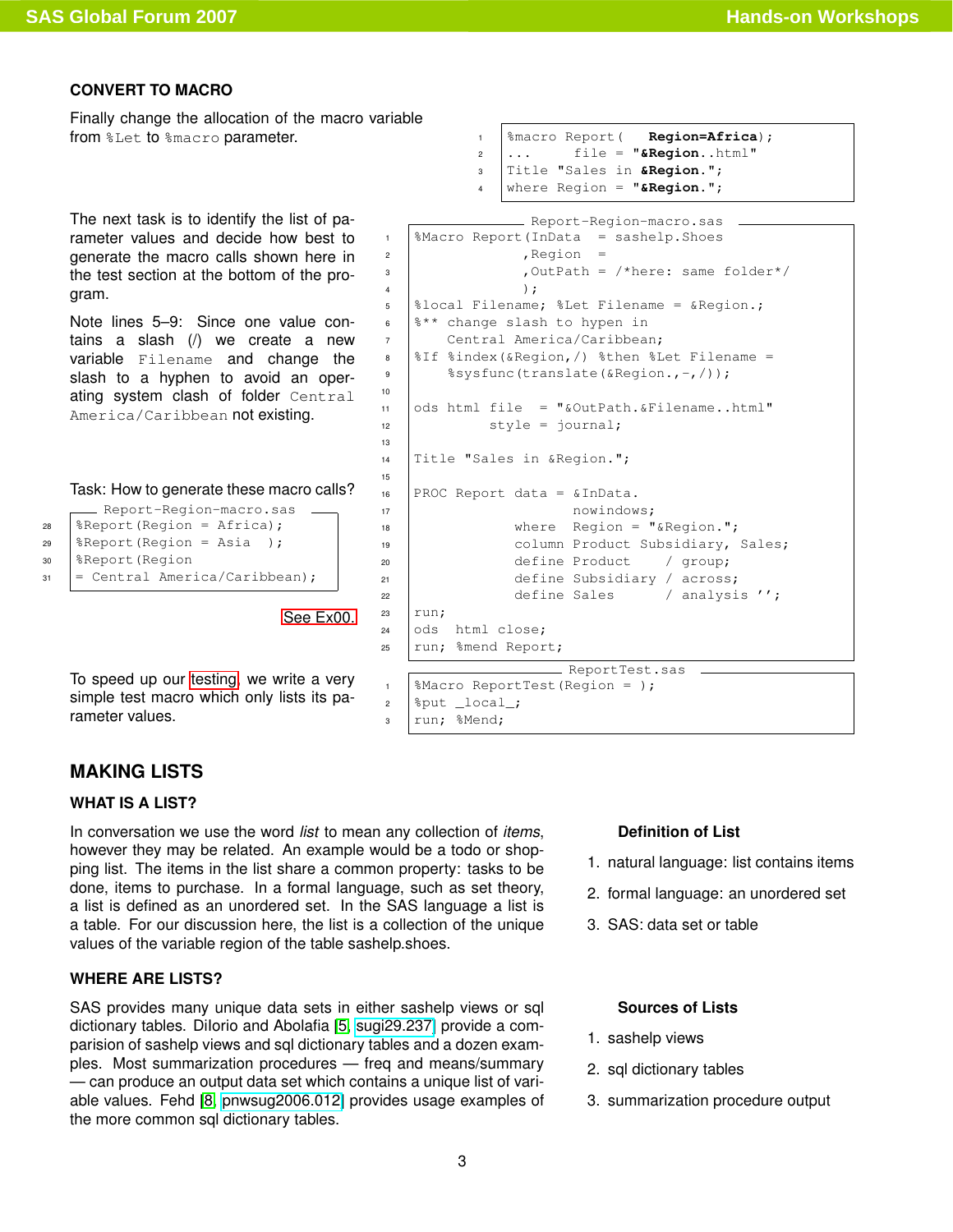## **MAKING UNIQUE FROM DATA**

For this reporting example consider these methods to extract a unique list of parameter values from a data set. Each method produces a data set, Regions, with a list of unique values of the variable Region. We use this list to write the calls to the macro Report.

> [See Ex00: review](#page-15-0) or [Ex02: symputx.](#page-15-2)

# **USING LISTS**

<span id="page-3-0"></span>Having obtained a list of unique values in a table, we next need to convert the list stored in the table to a list available in the macro environment. Then we can generate the series of macro calls from this list. Consider the following methods to generate these calls to the macro Report:

|  | proc sort |  |
|--|-----------|--|
|--|-----------|--|

| • proc sort        |  |       | make-unique-sort.sas              |  |
|--------------------|--|-------|-----------------------------------|--|
|                    |  |       | PROC Sort data = sashelp. Shoes   |  |
| $\overline{c}$     |  |       | $(keep = Region)$                 |  |
| 3                  |  |       | $out = Regions$                   |  |
| 4                  |  |       | nodupkey;                         |  |
| 5                  |  | bv    | Region;                           |  |
|                    |  |       |                                   |  |
| $\bullet$ proc sql |  |       | make-unique-sql-create.sas        |  |
|                    |  |       | PROC SQL; create table Regions as |  |
| $\overline{a}$     |  |       | select distinct Region            |  |
| 3                  |  |       | from sashelp. Shoes;              |  |
| 4                  |  | quit; |                                   |  |

| • make table into macro array, using either:<br>1. symputx<br>2. sql into<br>then call in macro $\frac{1}{6}$ loop:  See Ex04. | See Ex02.<br>See Ex03. |
|--------------------------------------------------------------------------------------------------------------------------------|------------------------|
| • make table into macro variable,<br>pick item using <i>\</i> scan in \do loop                                                 | See Ex06.              |
| • make table into macro variable containing calls,<br>execute calls in macro variable  See Ex08.                               |                        |
| • read table, write calls to file and include                                                                                  | See Ex09.              |
| • read table, call execute generates calls  See Ex11.                                                                          |                        |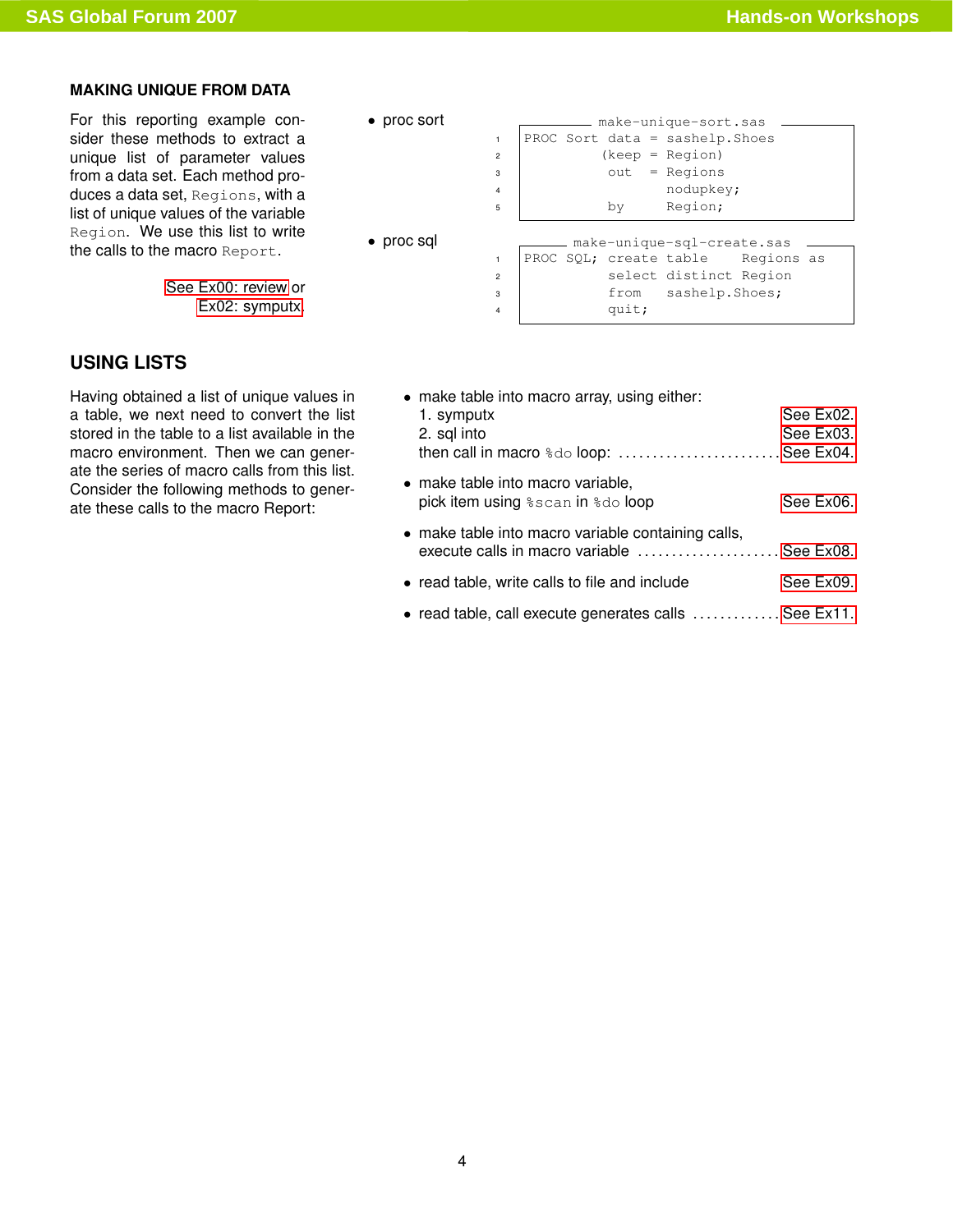### <span id="page-4-0"></span>**MAKE AND ITERATE A MACRO ARRAY**

**Call SymputX:** The call symputx data step routine is used to assign a value to a macro variable. By concatenating a number to the macro variable name we create what is effectively a macro array: a sequentially numbered set of macro variables. In this data step a series of macro variables of the form Item1, Item2, ..., ItemN, is created, each holding the name of one region. When these macro variables are used inside a macro %do loop the macro variable form  $&\&\text{Item&I}$  uses the  $\&I$  counter as an index to the macro array; this allows us to step through the list of values.

Note: In this example we allocate the macro variable NmbrItems in line 7, and assign it the value of the upper bound of our macro array in line 15 which is used in the %do loop in line 19.

Note in lines 5, 17, and 28: the use of the macro variable Testing to print to the log.

[See Ex02.](#page-15-2)

Line 17 lists the local macro variables.

```
make-array-symputx.sas
1 | SInclude Project (make-unique-sort) ;
<sup>2</sup> SInclude Project (Report-Region-macro);
3 \frac{\text{Maccro Demo}}{\text{ImData}} = \text{Regions}4 , InVar = Region
5 \mid , Testing = 0);
 6 \text{3local I} ; \text{3Let I} = 0;
7 %local NmbrItems; %Let NmbrItems = 0;
8
9 DATA _Null_;
10 \quad \text{do} \quad I = 1 \text{ to} Nrows;
11 set &InData. nobs = Nrows;
12 call symputx ('Item' !! left(put(I,8.))
\sum_{i=1}^{\infty} , \sum_{i=1}^{\infty} , \sum_{i=1}^{\infty} , \sum_{i=1}^{\infty} , \sum_{i=1}^{\infty} , \sum_{i=1}^{\infty} , \sum_{i=1}^{\infty} , \sum_{i=1}^{\infty} , \sum_{i=1}^{\infty} , \sum_{i=1}^{\infty} , \sum_{i=1}^{\infty} , \sum_{i=1}^{\infty} , \sum_{i=1}^{\infty} , 
14 end;
15 call symputx('NmbrItems', Nrows, 'l');
16 run;
17 | &if & Testing. & then & put _local_;
18
19 \frac{1}{3} & \frac{1}{1} \frac{1}{3} \frac{1}{3} \frac{1}{3} \frac{1}{3} \frac{1}{3} \frac{1}{3} \frac{1}{3} \frac{1}{3} \frac{1}{3} \frac{1}{3} \frac{1}{3} \frac{1}{3} \frac{1}{3} \frac{1}{3} \frac{1}{3} \frac{1}{3} \frac{1}{3} \frac{1}{3} \frac{1}{3} \frac{1}{20 \frac{1}{20} \frac{1}{20} \frac{1}{20} \frac{1}{20} \frac{1}{20} \frac{1}{20} \frac{1}{20} \frac{1}{20} \frac{1}{20} \frac{1}{20} \frac{1}{20} \frac{1}{20} \frac{1}{20} \frac{1}{20} \frac{1}{20} \frac{1}{20} \frac{1}{20} \frac{1}{20} \frac{1}{20} \frac{1}{221 \&\text{Report}(\&\text{InVar.} = \&\text{Item}\&\text{I.});22 \approx \approx \approx \approx \approx23 run; %Mend Demo;
24
25 options mprint; % *echo macro statements;
26 \sqrt{2}Demo(InData = Regions
27 , InVar = Region
28 , Testing = 1);
```

|    |          | make-array-symputx.log     |
|----|----------|----------------------------|
| 77 |          | DEMO NMBRITEMS 10          |
| 78 |          | DEMO INDATA Regions        |
|    |          |                            |
| 79 | DEMO T 0 |                            |
| 80 |          | DEMO ITEM1 Africa          |
| 81 |          | DEMO ITEM10 Western Europe |
| 82 |          | DEMO TESTING 1             |
| 83 |          | DEMO ITEM3 Canada          |
|    |          |                            |

The macro %do loop in lines 19–22 writes a note to the log and calls the macro Report with each value of Region.

| make-array-symputx.log _______<br>*Report (Region = Africa)<br>92<br>MPRINT (REPORT): ods html file = "Africa.html" style = journal;<br>93 |  |
|--------------------------------------------------------------------------------------------------------------------------------------------|--|
|                                                                                                                                            |  |
|                                                                                                                                            |  |
|                                                                                                                                            |  |
|                                                                                                                                            |  |
| NOTE: Writing HTML Body file: Africa.html<br>94                                                                                            |  |
| MPRINT(REPORT): Title "Sales in Africa";<br>95                                                                                             |  |
| MPRINT (REPORT) :<br>PROC Report data = sashelp. Shoes nowindows;<br>96                                                                    |  |
| MPRINT (REPORT) :<br>where Region = "Africa";<br>97                                                                                        |  |

Here is the list of the html files produced by this method:

|                |                   |        | zdir-html.txt |                                       |
|----------------|-------------------|--------|---------------|---------------------------------------|
| 6              | 03/02/2007        | 09:36a |               | 17,407 Africa.html                    |
| $\overline{7}$ | 03/02/2007        | 09:36a |               | 15,603 Asia.html                      |
| 8              | 03/02/2007        | 09:36a |               | 16,327 Canada.html                    |
| 9              | 03/02/2007        | 09:36a |               | 15,992 Central America-Caribbean.html |
| 10             | 03/02/2007        | 09:35a |               | 15,973 Eastern Europe.html            |
| 11             | 03/02/2007 09:35a |        |               | 15,615 Middle East.html               |
| 12             | 03/02/2007        | 09:36a |               | 16,692 Pacific.html                   |
| 13             | 03/02/2007        | 09:36a |               | 17,057 South America.html             |
| 14             | 03/02/2007        | 09:36a |               | 16,341 United States.html             |
| 15             | 03/02/2007 09:36a |        |               | 17,404 Western Europe.html            |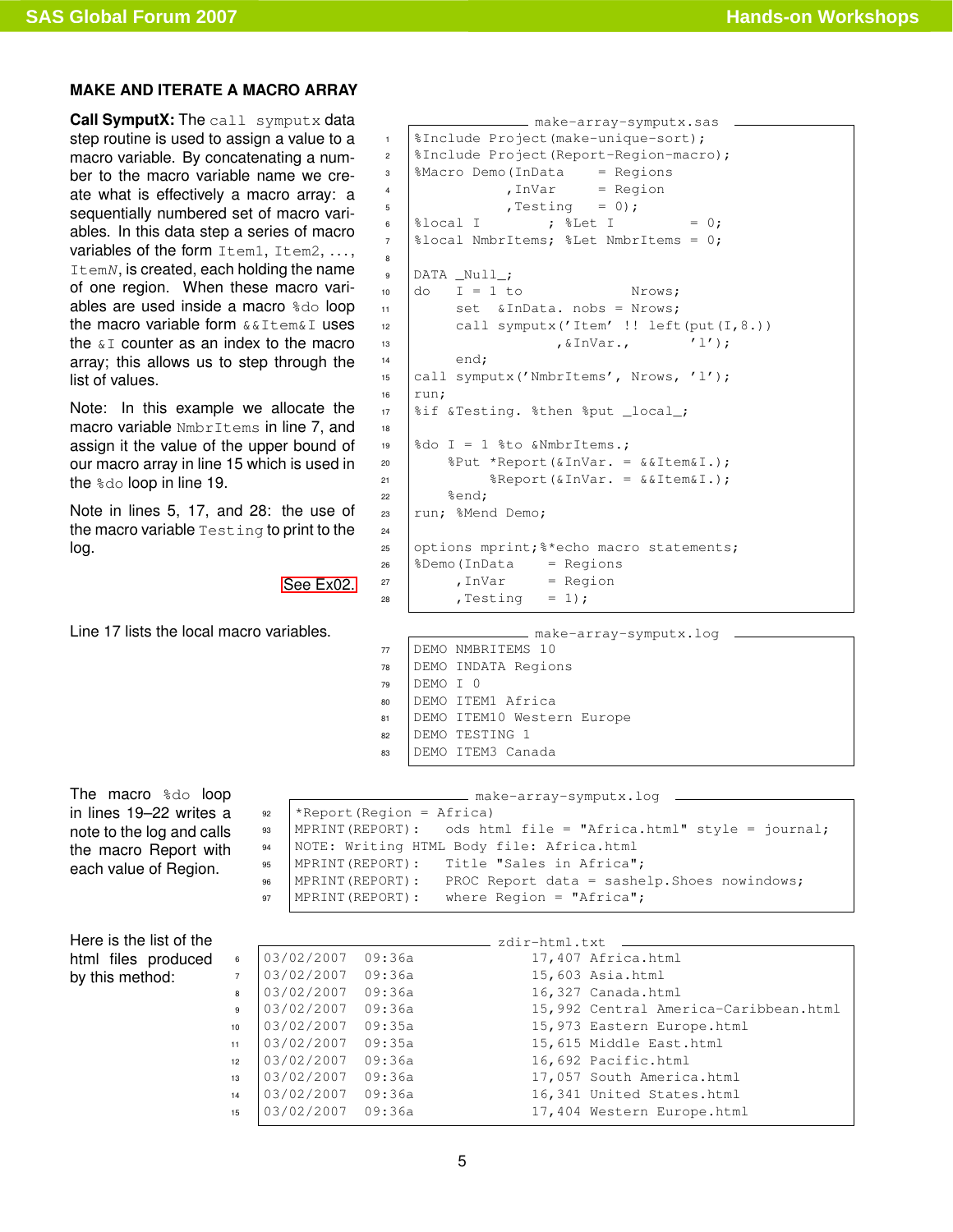. . . and the partial listing of the Africa report: [See Ex01.](#page-15-1)

|                 |                 |             | Report-Africa.lst |           |              |
|-----------------|-----------------|-------------|-------------------|-----------|--------------|
| $\overline{4}$  | Sales in Africa |             |                   |           |              |
| 5               |                 |             |                   |           |              |
| 6               |                 |             | Subsidiary        |           |              |
| $\overline{7}$  |                 | Addis Ababa | Algiers           | Cairo     | Johannesburg |
| 8               | Product         |             |                   |           |              |
| 9               | Boot            | \$29,761    | \$21, 297         | \$4,846   | \$8,365      |
| 10              | Men's Casual    | \$67,242    | \$63,206          | \$360,209 | ٠            |
| 11              | Men's Dress     | \$76,793    | \$123,743         | \$4,051   | $\bullet$    |
| 12 <sup>2</sup> | Sandal          | \$62,819    | \$29,198          | \$10,532  | \$17,337     |
|                 |                 |             |                   |           |              |

<span id="page-5-1"></span>**SQL into:** A series of macro variables can also be created using Proc SQL. Unlike the data step which uses the symputx routine, SQL uses the into clause to create the series of macro variables. The macro variable names for the lower and upper bounds are preceded with a colon, line 9. The code shown here also creates a series of macro variables of the form of Item1, Item2, ..., ItemN.

Note-1: The macro variable SysMaxLong — line 9 — ensures that the upper bound of the macro array, i.e., the *N-th* item, is created.

Note-2: The advantage of SQL is that the automatic macro variable SqlObs, line 15, contains the value of the upper bound of the macro array.

Note-3: It is not necessary to sort InData when using PROC SQL as the data set with the unique list of values is prepared with the distinct function, line 8. [See Ex03 and Ex04.](#page-15-3)

Most PROC SQL examples show the creation of a macro array with this statement: into :Item1 - :Item999

make-array-sql-into.sas 1 | *SInclude Project* (report-Region-macro);  $2 \frac{\text{Macro Demo}}{\text{ImData}}$  = 3 , InVar  $4 \quad | \quad \text{Testing} = 0);$  $5 \left| \text{3local I} \right|$   $\text{3Let}$   $I = 1$ ; 6 7 PROC SQL %If not &Testing %then noprint; 8 | ; select distinct & InVar. 9 into :Item1 - :Item&SysMaxLong. 10 from &InData.; <sup>11</sup> quit;  $12$  run; 13 | &If &Testing. &then &Put \_local\_; 14 15  $\&$  do I = 1  $\&$  to  $\&$  SqlObs.; 16 |  $\text{Put} \times \text{Report} (\text{Region} = \&\text{Item}\&\text{I.})$ ; 17  $\left| \right|$  & Report (Region = & & Item & I.);  $18$   $\text{send}$ ; 19 | run; %Mend Demo;  $20$   $\sqrt{2}$   $\sqrt{2}$   $\sqrt{2}$   $\sqrt{2}$   $\sqrt{2}$   $\sqrt{2}$   $\sqrt{2}$   $\sqrt{2}$   $\sqrt{2}$   $\sqrt{2}$   $\sqrt{2}$   $\sqrt{2}$   $\sqrt{2}$   $\sqrt{2}$   $\sqrt{2}$   $\sqrt{2}$   $\sqrt{2}$   $\sqrt{2}$   $\sqrt{2}$   $\sqrt{2}$   $\sqrt{2}$   $\sqrt{2}$   $\sqrt{2}$   $\sqrt{2}$   $\sqrt{2}$   $\sqrt{2}$   $\sqrt{2}$   $21$  , InVar = Region  $22$  , Testing = 1); 23  $24$   $\&$  Demo (InData = sashelp. Shoes  $25$  , InVar = Region  $26$  , Testing = 0);

```
SysMaxLong.log
22 1 %Put SysMaxLong<&SysMaxLong.>;
23 SysMaxLong<2147483647>
```
Using SysMaxLong ensures that all the macro variables of your list are created, i.e., for the 1,000-th Item  $-$  Item1000  $-$  on up to the maximum number of rows in the table.

## <span id="page-5-2"></span><span id="page-5-0"></span>**MAKE AND SCAN A MACRO VARIABLE**

Rather than create a series of macro variables each with one value, as was done in the previous two examples, we can create a single macro variable that contains the series of values.

This version of the %Demo macro has been further generalized by turning the name of the macro to be called into a macro parameter, MacroName, as well. This feature allows us to test quicker, because we do not write all ten html files.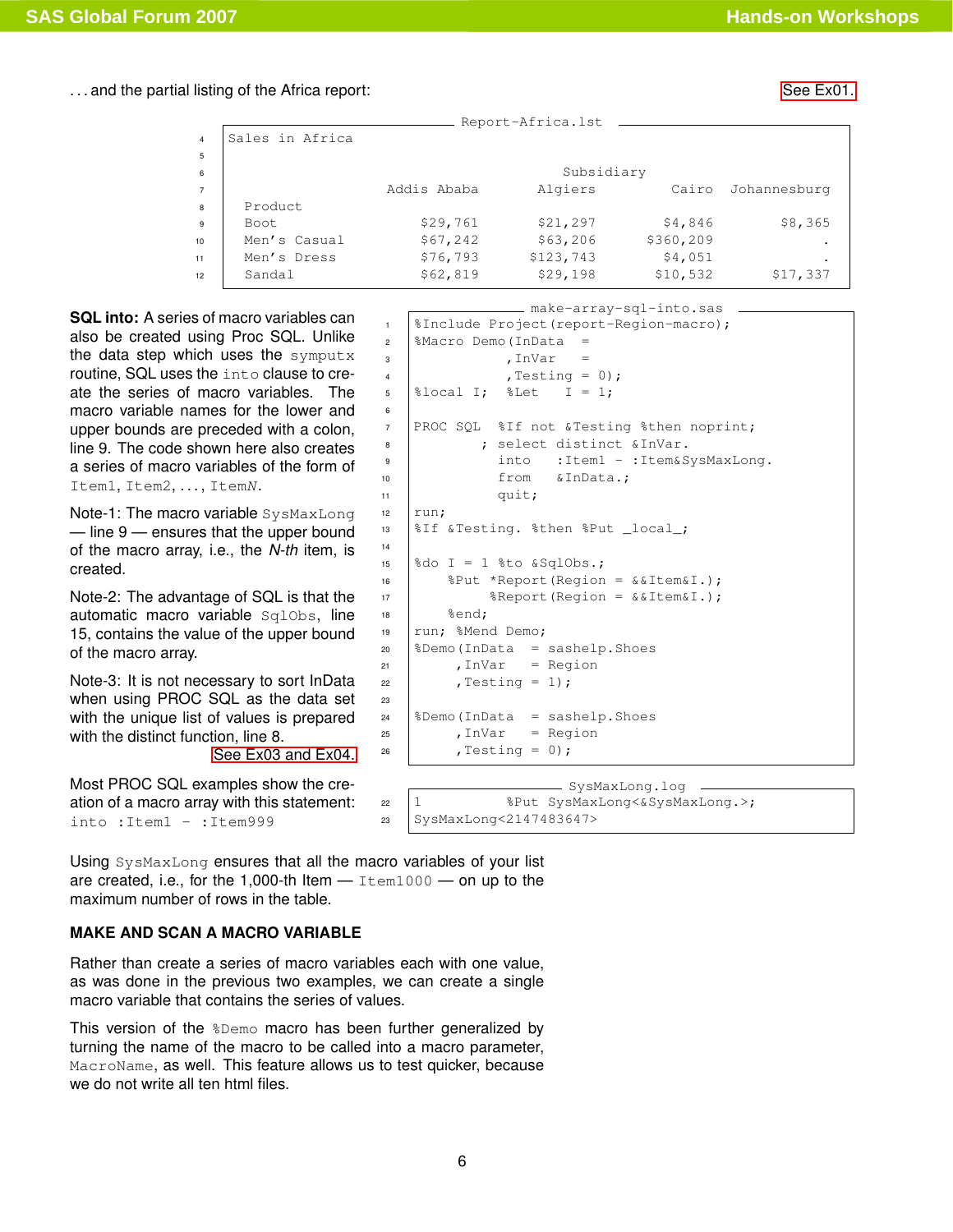In the macro  $\frac{1}{6}$  loop in lines 19–24, we use a %Put in line 21 to show that individual values are used as a parameter to a macro call. Here SQL is used to place the values of Region into the macro variable List, line 12. The separated by clause, line 13, instructs SQL to create a concatenated list of values that are separated by the Delimiter value in quotes.

Instead of using the &&Item&I form as was done before, we now use the  $\text{sscan}$ function to parse the individual values from the macro variable List, line 20.

In this example, line 19, the number of items in the list is stored in the automatic macro variable SqlObs.

Note in lines 6, 17, and 22, the use of the macro parameter Testing which either writes the values in macro variable List to the log or executes the macro calls.

[See Ex05.](#page-16-2)

```
write-list-into-mvar-scan.sas
1 | SInclude Project (ReportTest);
2 \frac{\text{Maccro Demo}}{\text{ImData}} =\frac{3}{10} , InVar =
\blacksquare , Delimiter = +
5 , MacroName =
6 \mid , Testing = 0);
7 \mid \text{slocal I}; \quad \text{sLet} \quad I = 1;8 \mid \text{3local List; } \text{2Let List} = \text{4empty; }9
10 PROC SQL %If not &Testing %then noprint;
11 | ; select distinct & InVar.
12 into :List
13 | Separated by "&Delimiter."
14 from &InData.;
15 quit;
16 run;
17 %if &Testing. %then %put List<&List.>;
18
19 \mid \text{6d} I = 1 \text{6d} & SqlObs.;
20 \parallel %Let Item = %scan(&List., &I., &Delimiter.);
21 \parallel \& Put *&MacroName.(& InVar. = & Item.);
22 %if not &Testing. %then
23 \&\text{Macrowame.}(\&\text{InVar.} = \&\text{Item.});24 \text{send};
25 | run; %Mend Demo;
```
<span id="page-6-0"></span>

|                           |    | write-list-into-mvar-scan.log                                                                                          |  |  |  |  |
|---------------------------|----|------------------------------------------------------------------------------------------------------------------------|--|--|--|--|
| Note that we now          | 48 | 30<br>%Demo (InData<br>= sashelp. Shoes                                                                                |  |  |  |  |
| the<br>use<br>macro       | 49 | 31<br>$, InVar = Region$                                                                                               |  |  |  |  |
| ReportTest SO             | 50 | 32<br>MacroName = ReportTest                                                                                           |  |  |  |  |
| as not to write the       | 51 | 33<br>$,$ Testing = 1);                                                                                                |  |  |  |  |
| html files.               |    |                                                                                                                        |  |  |  |  |
|                           |    |                                                                                                                        |  |  |  |  |
| The values in the         |    | _________ write-list-into-mvar-scan.log _____                                                                          |  |  |  |  |
| variable<br>macro         | 60 | List <africa+asia+canada+central america="" caribbean+eastern="" europe+middle<="" th=""></africa+asia+canada+central> |  |  |  |  |
| written<br>List.          | 61 | East+Pacific+South America+United States+Western Europe>                                                               |  |  |  |  |
| while testing:            | 62 | *ReportTest (Region = Africa)                                                                                          |  |  |  |  |
|                           | 63 | *ReportTest (Region = Asia)                                                                                            |  |  |  |  |
|                           |    |                                                                                                                        |  |  |  |  |
| We use the option         |    | ______ write-list-into-mvar-scan.log _                                                                                 |  |  |  |  |
| mprint to con-            | 72 | 34<br>options mprint; 8* view macro statements;                                                                        |  |  |  |  |
| tinue our testing         | 73 | 35<br>%Demo(InData = sashelp.Shoes                                                                                     |  |  |  |  |
| with<br>the<br>macro      | 74 | 36<br>$, InVar = Region$                                                                                               |  |  |  |  |
| ReportTest.               | 75 | 37<br>, MacroName = ReportTest                                                                                         |  |  |  |  |
|                           | 76 | 38<br>, Testing<br>$= 0;$                                                                                              |  |  |  |  |
|                           | 77 | PROC SQL noprint ;<br>MPRINT (DEMO):                                                                                   |  |  |  |  |
|                           | 78 | select distinct Region into : List separated by "+" from<br>MPRINT (DEMO):                                             |  |  |  |  |
|                           | 79 | sashelp.Shoes;                                                                                                         |  |  |  |  |
|                           | 80 | MPRINT (DEMO) :<br>quit;                                                                                               |  |  |  |  |
|                           |    |                                                                                                                        |  |  |  |  |
| the<br>$\dots$ and<br>see |    | __________ write-list-into-mvar-scan.log _______                                                                       |  |  |  |  |
| calls<br>macro<br>are     | 89 | *ReportTest (Region = Africa)                                                                                          |  |  |  |  |
| correct.                  | 90 | REPORTTEST REGION Africa                                                                                               |  |  |  |  |
|                           | 91 | MPRINT (REPORTTEST) :<br>run:                                                                                          |  |  |  |  |
|                           | 92 | *ReportTest (Region = Asia)                                                                                            |  |  |  |  |
|                           | 93 | REPORTTEST REGION Asia                                                                                                 |  |  |  |  |
|                           | 94 | MPRINT (REPORTTEST):<br>run;                                                                                           |  |  |  |  |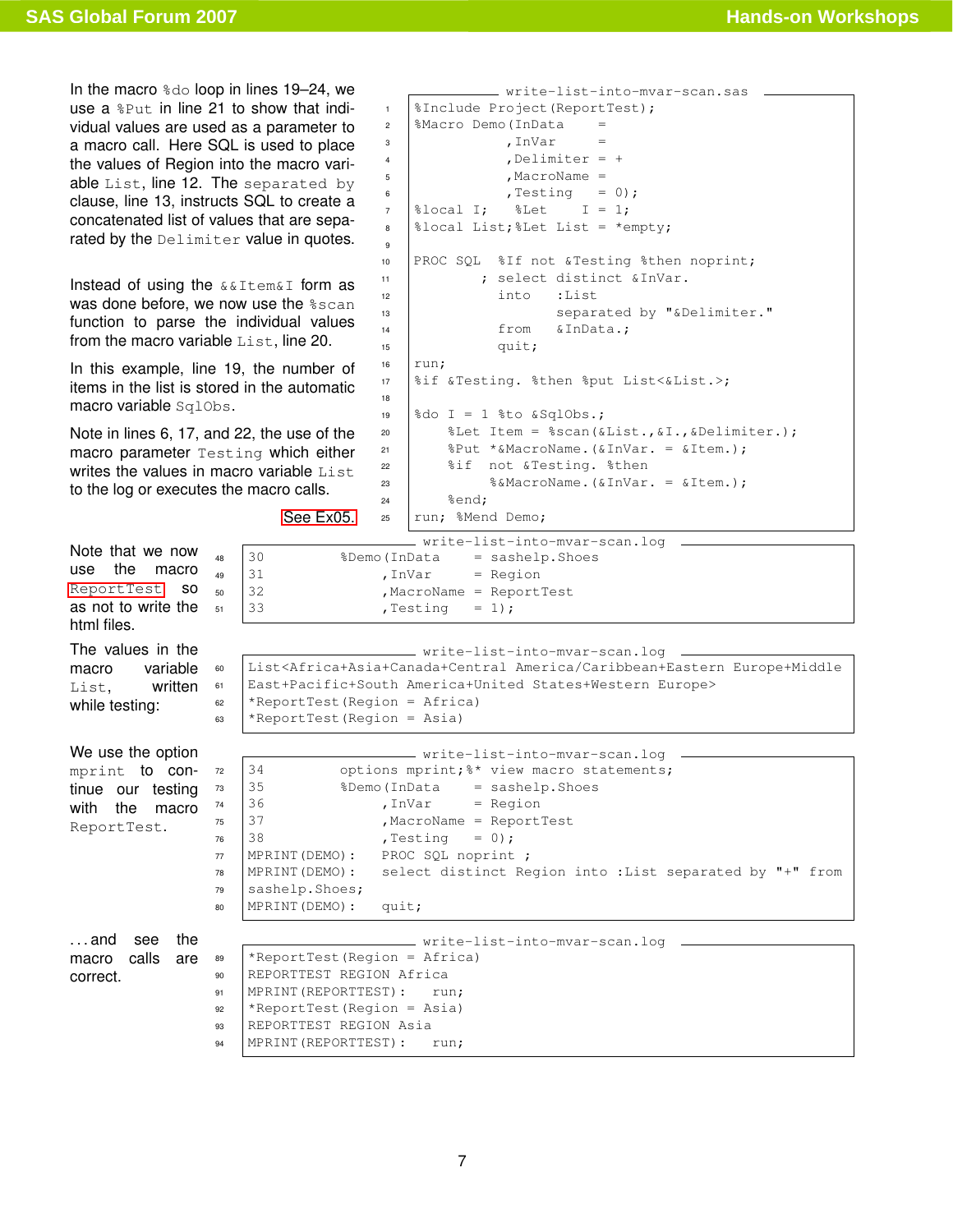## <span id="page-7-0"></span>**WRITE CALLS TO A MACRO VARIABLE**

In the previous example the macro variable List was used to hold only the list of distinct regions. Since we want to use each region in a macro call we could construct the list to contain the macro calls themselves.

In this example the concatenation function cat is used to build the macro call.

Note the function cat does not trim trailing spaces; thus we use trim(Item) in line 11. Compare the function cat, used here, to the function cats in later examples.

[See Ex07.](#page-17-2)

```
write-calls-into-mvar.sas
1 | SInclude Project (ReportTest);
2 \left| \text{%Maccro Demo (InData} \right| =\frac{3}{100} , InVar
4 \quad | \quad , MacroName =
5 \quad , Testing = 0);
6
7 PROC SQL %If not &Testing. %then noprint;
8 | ; select distinct &InVar. as Item,
9 cat('%'
10 | " \deltaMacroName. (\deltaInVar.="
11 , trim(Item), ')'
12 ) as CallMacro
13 into :Item,
14 | :List separated by '
15 | from &InData.;
16 quit;
17 run;
18 |&If not &Testing. &then
19 | &List.; %*execute statements in mvar List;
20 run; %Mend Demo;
```
<span id="page-7-1"></span>When testing,  $\sqrt{\frac{25}{25}}$   $\sqrt{\frac{25}{25}}$   $\sqrt{\frac{25}{25}}$   $\sqrt{\frac{25}{25}}$   $\sqrt{\frac{25}{25}}$   $\sqrt{\frac{25}{25}}$   $\sqrt{\frac{25}{25}}$   $\sqrt{\frac{25}{25}}$   $\sqrt{\frac{25}{25}}$   $\sqrt{\frac{25}{25}}$   $\sqrt{\frac{25}{25}}$   $\sqrt{\frac{25}{25}}$   $\sqrt{\frac{25}{25}}$   $\sqrt{\frac{25}{25}}$   $\sqrt{\frac{25}{25$  $43 \mid 25$  %Demo(InData = sashelp.Shoes  $44 \mid 26$  , InVar = Region  $45 \mid 27$  , MacroName = ReportTest 46  $28$  , Testing = 1); <sup>47</sup> MPRINT(DEMO): PROC SQL ; <sup>48</sup> MPRINT(DEMO): select distinct Region as Item, cat( '%' , <sup>49</sup> "ReportTest(Region=" , trim(Item), ')' ) as CallMacro into :Item, :List 50 separated by ' ' from sashelp. Shoes; <sup>51</sup> MPRINT(DEMO): quit; <sup>52</sup> NOTE: The PROCEDURE SQL printed page 1. . . . the calls of the macro are written to the list: write-calls-into-mvar.lst <sup>6</sup> Item CallMacro <sup>7</sup> ------------------------------------------------------------------------ 8 Africa <br>
8 ReportTest(Region=Africa) <sup>9</sup> Asia %ReportTest(Region=Asia) <sup>10</sup> Canada %ReportTest(Region=Canada) When not testing  $\begin{array}{ccc}\n & \text{write-calls-into-mvar.log} \\
\hline\n & \text{ge} & \text{29}\n\end{array}$ <sup>62</sup> 29 %Demo(InData = sashelp.Shoes  $\begin{array}{rcl} \text{63} & | \text{30} & \text{55} \\ \text{66} & | \text{30} & \text{56} \\ \text{67} & | \text{30} & \text{57} \\ \text{68} & | \text{30} & \text{57} \\ \text{69} & | \text{30} & \text{57} \\ \text{60} & | \text{30} & \text{57} \\ \text{61} & | \text{30} & \text{57} \\ \text{62} & | \text{30} & \text{57} \\ \text{6$  $64 \mid 31$  , MacroName = ReportTest 65 32 , Testing = 0); <sup>66</sup> MPRINT(DEMO): PROC SQL noprint ; 67 | MPRINT(DEMO): select distinct Region as Item, cat('%', <sup>68</sup> "ReportTest(Region=" , trim(Item), ')' ) as CallMacro into :Item, :List 69 separated by ' ' from sashelp. Shoes; <sup>70</sup> MPRINT(DEMO): quit; . . . the calls are executed: write-calls-into-mvar.log  $78$  MPRINT (DEMO):  $run;$ <sup>79</sup> REPORTTEST REGION Africa 80 | MPRINT (REPORTTEST): run; 81 REPORTTEST REGION Asia 82 | MPRINT (REPORTTEST): run;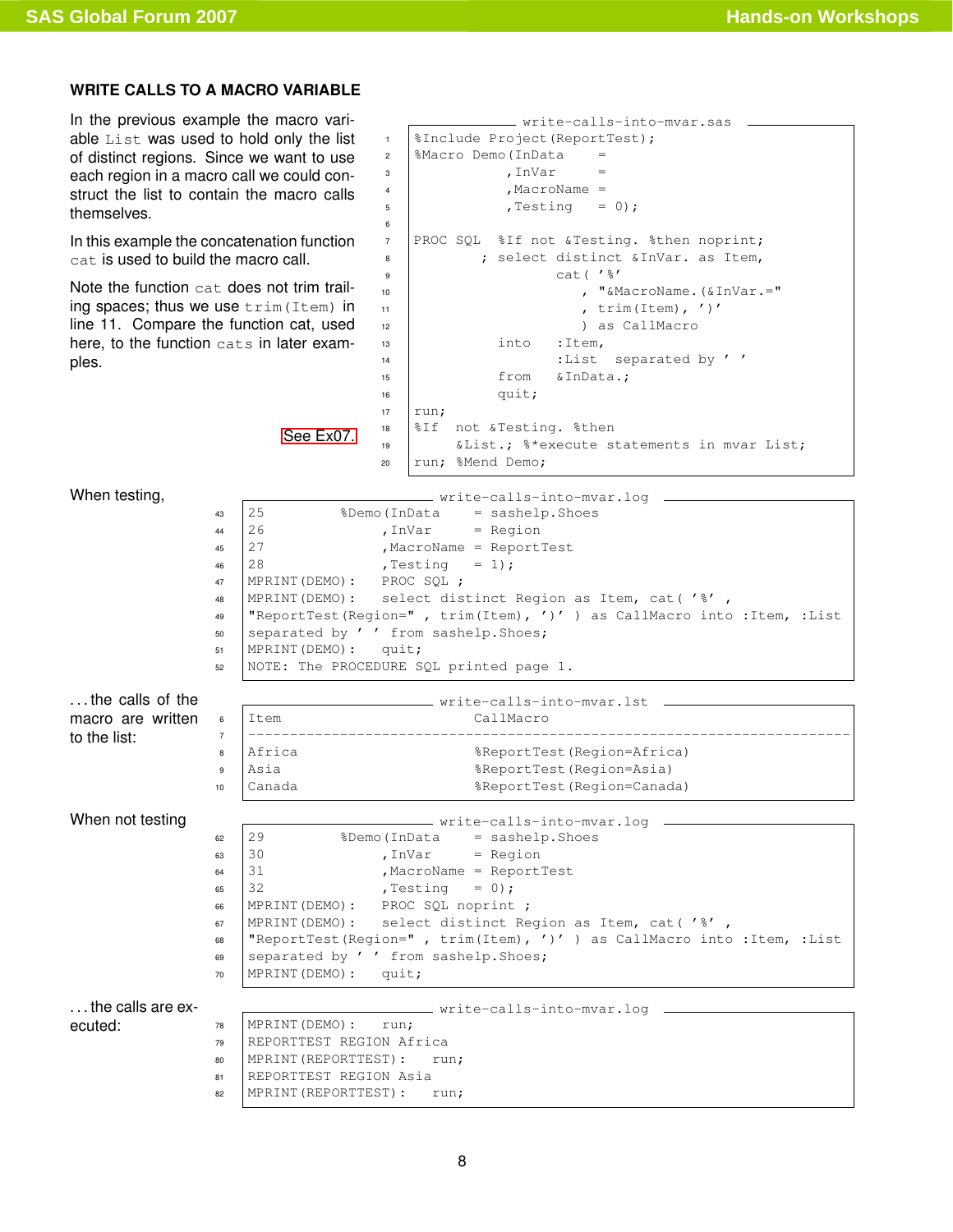### <span id="page-8-0"></span>**WRITE TO FILE THEN INCLUDE**

Write to file, then Include, was the first method available to programmers to replicate statements. It is reviewed here in order for you to recognize the algorithm and note that it may be replaced with any of the above macro variable processing methods.

The authors share the opinion that this technique is used primary by those programmers who do not fully understand the approaches described in the preceeding examples.

Note: compare the Stmnt assignment using function cats in line 16 with cat in [write-calls-call-execute.](#page-10-0)

[See Ex09.](#page-17-1)

When testing, the calls of the macro are written to the log:

... and the TempFile:  $\overline{\qquad}$  zCallMacro.txt .

1 | *SInclude Project* (ReportTest);  $2 \frac{1}{2}$  | \$Include Project (make-unique-sort);  $3 \left| \text{%Maccro Demo (InData} \right| =$ 4 , InVar  $5$  , MacroName =  $6 \quad | \quad$  , Testing = 0); 7 8 | filename TempFile 'zCallMacro.txt'; 9  $10$  DATA \_Null\_; 11 attrib Stmnt length =  $$100;$ <sup>12</sup> file TempFile; 13 <sup>14</sup> do until(EndoFile); 15 set & InData. end = EndoFile; 16 Stmnt = cats('%', " $\&$ MacroName.( $&$ InVar.="  $\frac{17}{17}$  ,  $\frac{1}{27}$  ,  $\frac{1}{27}$  ,  $\frac{1}{27}$  ,  $\frac{1}{27}$  ,  $\frac{1}{27}$  ,  $\frac{1}{27}$  ,  $\frac{1}{27}$  ,  $\frac{1}{27}$  ,  $\frac{1}{27}$  ,  $\frac{1}{27}$  ,  $\frac{1}{27}$  ,  $\frac{1}{27}$  ,  $\frac{1}{27}$  ,  $\frac{1}{27}$  ,  $\frac{1}{27}$  ,  $\frac{1}{27}$  ,  $\begin{array}{ccc} \n\hline\n18 & 12 \\
\hline\n\end{array}$ 19 | %If &Testing. %then %do; 20 putlog Stmnt=;  $21$  %end; 22 put Stmnt;  $23$  end;  $24$  stop; run; 25 <sup>26</sup> %If not &Testing. %then %do; 27 | %Include TempFile; <sup>28</sup> %end; <sup>29</sup> filename TempFile clear; 30 run; %Mend Demo;

write-calls-to-file-include.sas

write-calls-to-file-include.log  $63 \mid 40$  %Demo(InData = Regions  $64 \t 41$  , InVar = Region 65 42 , MacroName = ReportTest 66  $43$ , Testing = 1); 67 <sup>68</sup> NOTE: The file TEMPFILE is: <sup>69</sup> File Name=C:\LaTeX\HOW-list-proc\sas\zCallMacro.txt, 70 RECFM=V, LRECL=256 71 <sup>72</sup> Stmnt=%ReportTest(Region=Africa) <sup>73</sup> Stmnt=%ReportTest(Region=Asia) <sup>74</sup> Stmnt=%ReportTest(Region=Canada)

<sup>1</sup> %ReportTest(Region=Africa)

<sup>2</sup> %ReportTest(Region=Asia)

<sup>3</sup> %ReportTest(Region=Canada)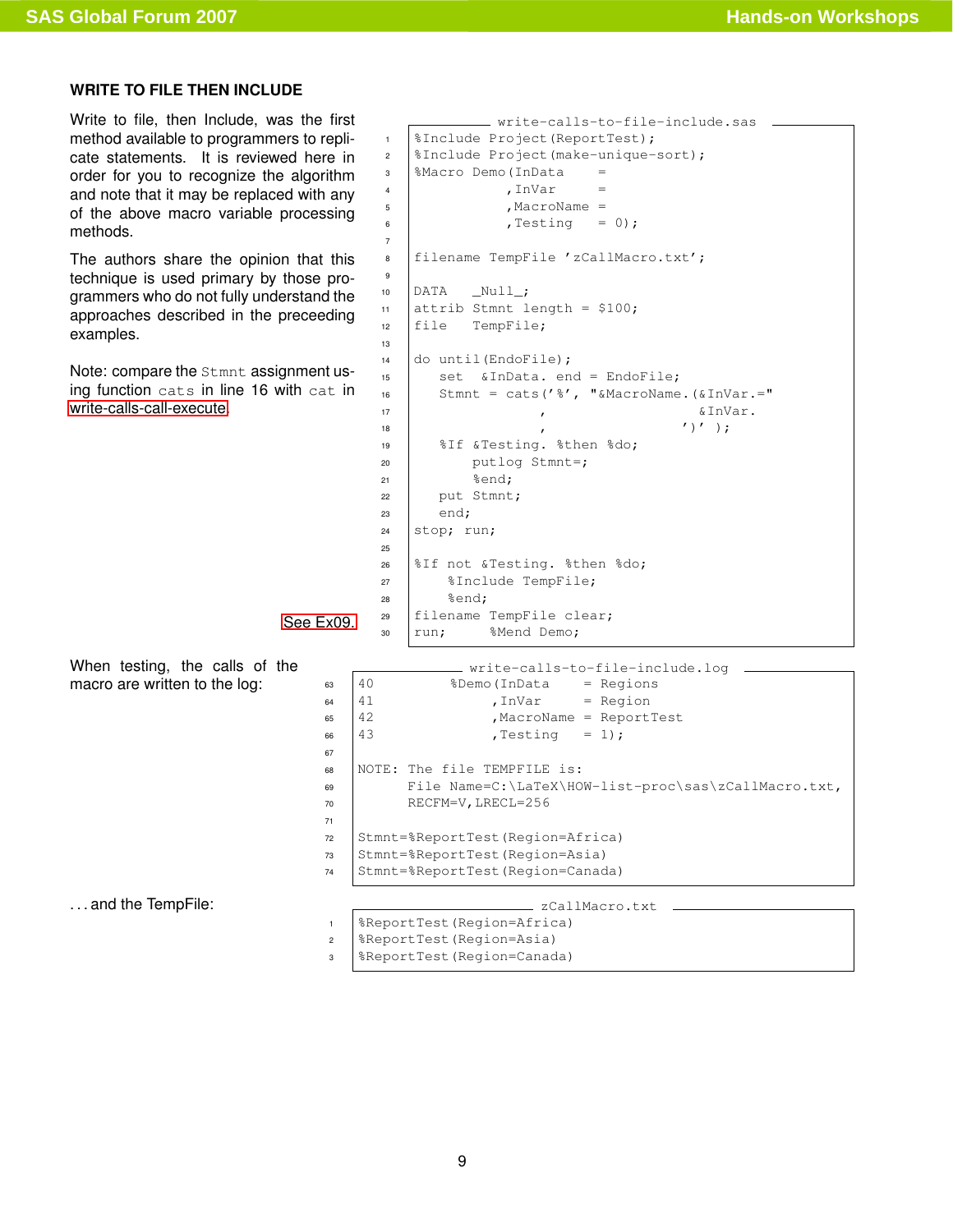When not testing the TempFile is %Included. Note use of option source2 which allows us to see the statements in the included file in the log; this is similar to the option mprint.

```
- write-calls-to-file-include.log
94 44 options source2;<sup>8*</sup>echo Include to log;
95 \mid 45 %Demo(InData = Regions
96 \mid 46 , InVar = Region
97 \mid 47 , MacroName = ReportTest
98 \t 48 , Testing = 0);
99
100 NOTE: The file TEMPFILE is:
101 File Name=C:\LaTeX\HOW-list-proc\sas\zCallMacro.txt,
102 RECFM=V, LRECL=256
103
104 NOTE: 10 records were written to the file TEMPFILE.
               - write-calls-to-file-include.log
115 NOTE: %INCLUDE (level 1) file TEMPFILE is file
116 C:\LaTeX\HOW-list-proc\sas\zCallMacro.txt.
117 49 +%ReportTest(Region=Africa)
118 REPORTTEST REGION Africa
119 50 +%ReportTest(Region=Asia)
120 REPORTTEST REGION Asia
```
### <span id="page-9-0"></span>**CALL EXECUTE**

The Call Execute data step routine is the successor to Write To File Include.

A series of macro calls can be managed in the data step. The call execute routine allows us to build statements that are stacked for later execution. If these statements contain macro calls, the macro calls are executed as soon as the data step terminates.

In this example the data step reads the unique values of region, and uses the cats function to build the macro call with the current value of region. Again there will be one macro call for each region, but we did not have to create any of the intermediate macro variables!

[See Ex10.](#page-18-1)

```
write-calls-call-exec-demo.sas
1 %Include Project(make-unique-sort);
2 | SInclude Project (ReportTest);
3 \mid %Macro Demo(InData =
\frac{4}{100}, InVar =
5 \mid , MacroName =
6 \mid , Testing = 0);
7 DATA _Null_;
8 do until (EndoFile);
9 | set & InData. end = EndoFile;
10 call execute(
11 | cats('%', "&MacroName.(&InVar.="
\sum_{12} , \sum_{12} , \sum_{12} , \sum_{12} , \sum_{12} , \sum_{12} , \sum_{12} , \sum_{12} , \sum_{12} , \sum_{12} , \sum_{12} , \sum_{12} , \sum_{12} , \sum_{12} , \sum_{12} , \sum_{12} , \sum_{12} , \sum_{12} , \sum_{12} , \sum_{12} , 13 , \frac{1}{3} , \frac{1}{3} , \frac{1}{3} and macro call;
14 | \frac{1}{2} + \frac{1}{2} + \frac{1}{2} + \frac{1}{2} + \frac{1}{2} + \frac{1}{2} + \frac{1}{2} + \frac{1}{2} + \frac{1}{2} + \frac{1}{2} + \frac{1}{2} + \frac{1}{2} + \frac{1}{2} + \frac{1}{2} + \frac{1}{2} + \frac{1}{2} + \frac{1}{2} + \frac{1}{2} 
\frac{1}{15} ); \frac{8}{10} execute;
16 end;
17 stop; run; \frac{1}{2} calls executed here;
18 | run; %Mend Demo;
19 \mid %Demo(InData = Regions
20 , InVar = Region
21 | , MacroName = ReportTest
22 , Testing = 1);
```
<span id="page-9-1"></span>**Caveat:** Call Execute does not execute macros correctly when the macro contains complexity: i.e., when the macro contains any of these statements:  $\frac{1}{2}$ if,  $\frac{2}{3}$ do, or symput, as do our macros Report and ReportTest. An explanation of the processing issue is beyond the scope of this paper. The technical description is that macros called by call execute are expanded when they are pushed onto the SAS language processor stack. In order for the macro to work correctly it must be expanded when the macro call is popped from the stack. We accomplish this delay with the nrstr function, — NoRescan STRing — shown in the next example.

Whitlock [\[13,](#page-13-1) [sugi22.070\]](http://www2.sas.com/proceedings/sugi22/CODERS/PAPER70.PDF) illustrates the problems associated with executing macro statements before SAS statements.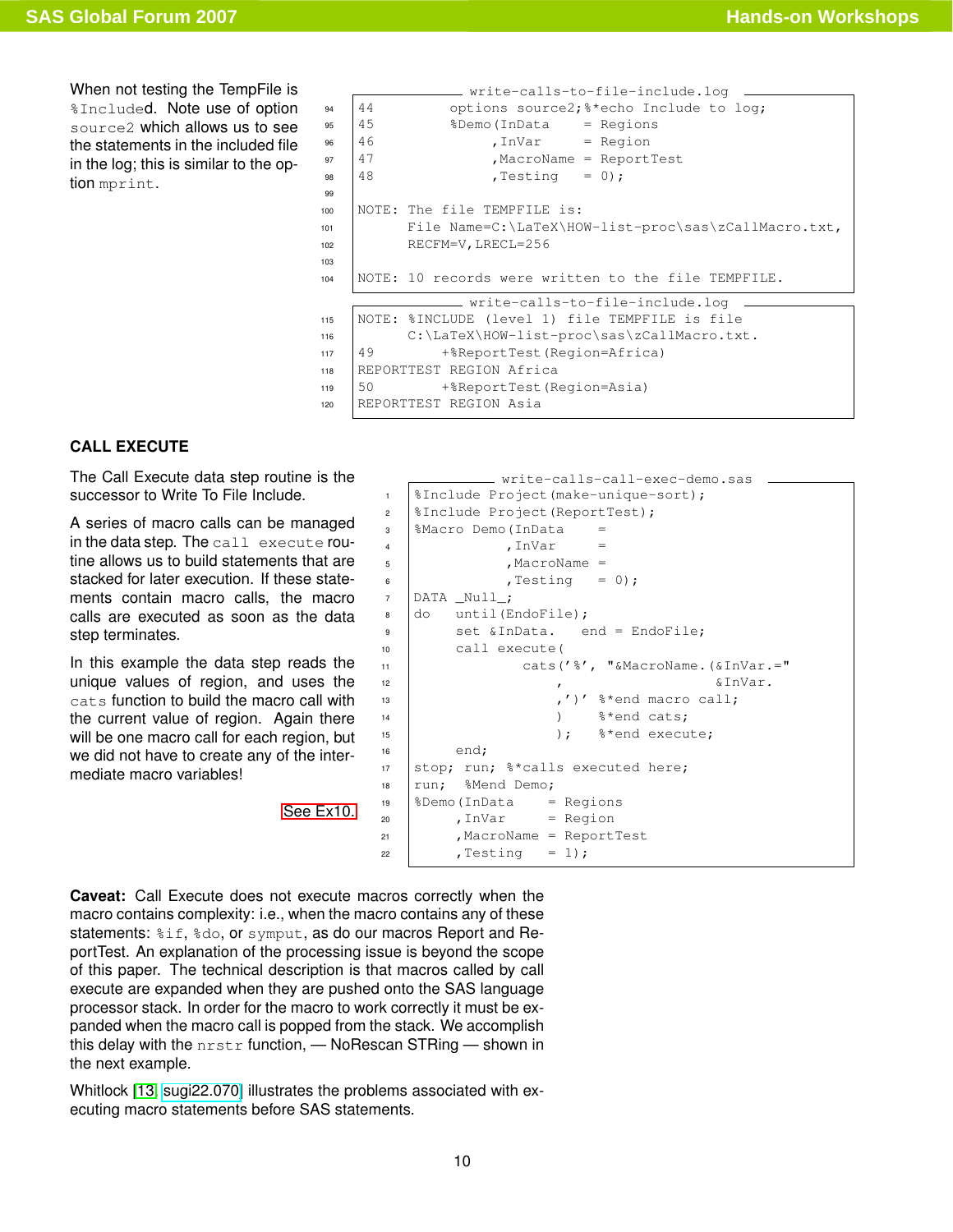This portion of the log shows that the macro statements are executed *before* the SAS statements; this is an indication that the macro is not executing the way that we would like.

<span id="page-10-0"></span>Our last example combines the algorithms from above examples so that the macro calls may be reviewed while testing.

Note.1 line 13: Compare the Stmnt assignment using function cats with function cat in [write-calls-to-file-include.](#page-7-1)

Note.2 lines 13–15: This production macro writes a different macro call than our previous examples:

previous: %Report(Region=Africa) here: %Report(Var=Region ,Value=Africa)

Note.3 line 22: Using the nrstr quoting function. In this call execute statement, the nrstr delays the expansion of the macro call until it is removed (popped) from the stack.

[See Ex11.](#page-18-0)

55

6

9

Note that we use a different Report Test macro for this production version, so that this program may be used to test and iterate other macros besides our Reportsashelp.Shoes.Region macro.

```
write-calls-call-exec-demo.log
51 \mid 28 %Demo(InData = Regions
52 \mid 29 , InVar = Region
53 \mid 30 , MacroName = ReportTest
54 \mid 31 , Testing = 1);
56 REPORTTEST REGION Africa
57 REPORTTEST REGION Asia
```

```
... here are the SAS statements: \frac{1}{2} write-calls-call-exec-demo.log
                                  74 NOTE: CALL EXECUTE generated line.
                                  75 \mid 1 + run;
                                  76 \mid 2 + run;
```

```
write-calls-call-execute.sas
1 | %Macro CallExec(InData =
2 \mid , InVar =
3 \mid , MacroName =
\begin{array}{ccc} 4 & \vert & \end{array} , Testing = 0);
5 \frac{\sqrt{3}}{2} silf & Testing. $then $put local;
7 DATA _Null_;
\frac{1}{8} attrib Stmnt length = $100;
10 do until(EndoFile);
11 set & InData. end = EndoFile;
12 Stmnt = cats(1\frac{1}{6}, "&MacroName."
\frac{1}{13} , "(Var=&InVar."
\begin{array}{ccc} \text{14} & \text{ } \\ \text{14} & \text{ } \end{array}, \begin{array}{ccc} \text{16} & \text{17} \\ \text{18} & \text{18} \end{array}\frac{15}{15} , \frac{1}{10}\overline{\phantom{a}} );
17 | %if &Testing. %then %do;
18 put Stmnt=;
19 \text{send:}20 %else %do;
21 call execute(cats('%nrstr(', Stmnt, ')'
22 ) );
23 \text{Rend};
24 end; \text{\textdegree}^*do until(EndoFile);
25 stop; run; * macro calls execute here;
26 run; %Mend;
```

```
ReportTestVarValue.sas
1 %Macro ReportTest(Var =
\mathsf{value} = \mathsf{)};
\frac{1}{2} \sqrt{\frac{1}{2}}\frac{1}{4} | & Put (where = (& Var. eq " & Value."));
5 | run; %Mend;
```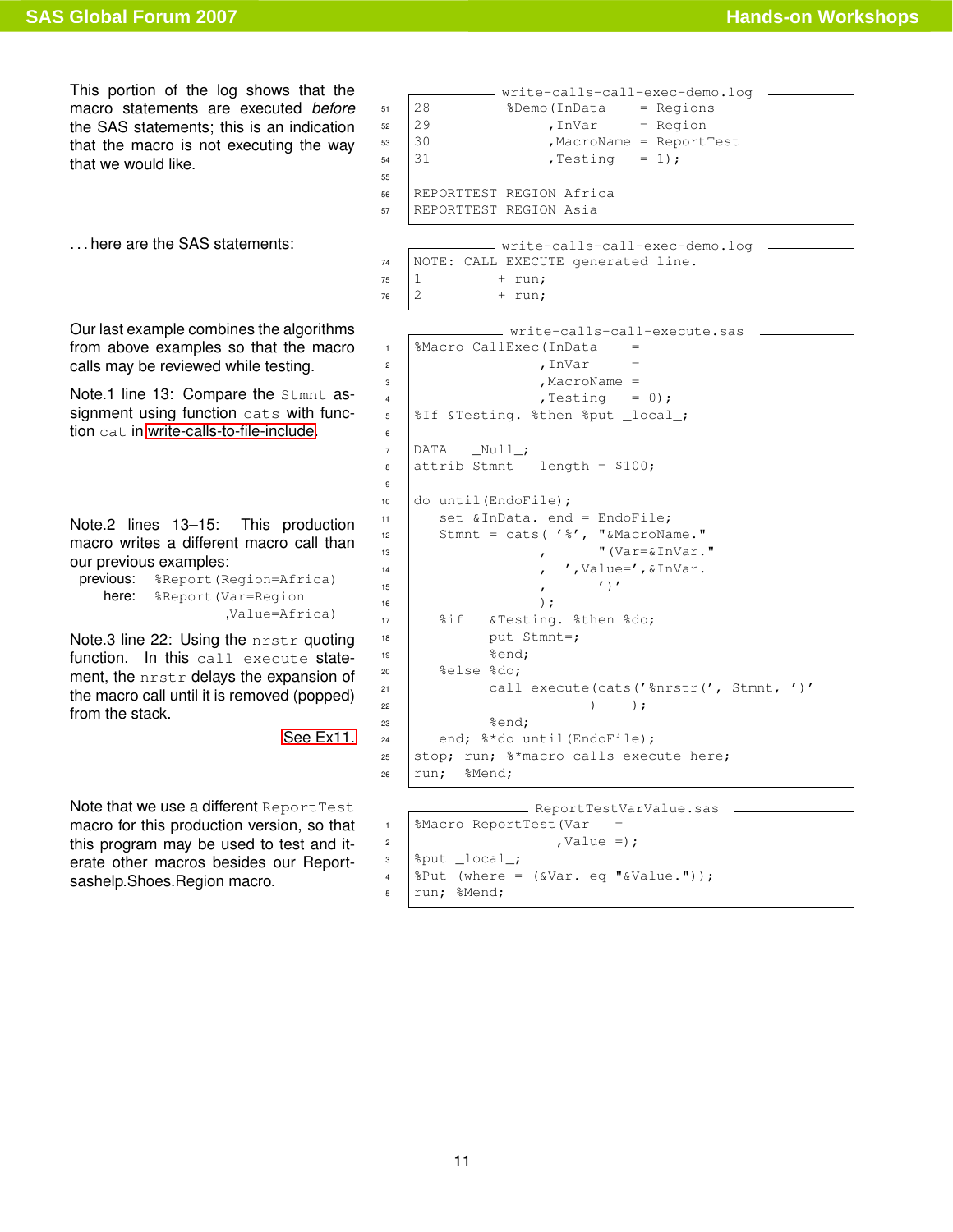<span id="page-11-1"></span>Here is the test program for sashelp.Shoes.Region. write-calls-call-exec-Shoes-Region.sas 1 \*options source2;<sup>&\*</sup> echo include statements;  $2 \frac{1}{2}$  | \$Include Project (make-unique-sort); <sup>3</sup> %Include Project(ReportTestVarValue); 4 | *SInclude Project* (write-calls-call-execute) ; 5 options mprint; \*\* echo macro statements;  $6 \left| \text{{\%CallExec(InData} \quad = \text{{\&P}}$  $7 \mid$  , InVar = Region 8 MacroName = ReportTest  $\overline{\phantom{a}}$  , Testing = 1);  $10 \left[ \text{ScallExec(InData} \right] = \text{Regions}$  $11$  , InVar = Region  $12$  , MacroName = ReportTest); This portion of the log shows that the statements written to the log while testing. write-calls-call-exec-Shoes-Region.log 57 Stmnt=%ReportTest(Var=Region,Value=Africa) <sup>58</sup> Stmnt=%ReportTest(Var=Region,Value=Asia) This portion of the log shows that the macro statements are executed correctly. write-calls-call-exec-Shoes-Region.log 98 | NOTE: CALL EXECUTE generated line. <sup>99</sup> 1 + %ReportTest(Var=Region,Value=Africa) <sup>100</sup> REPORTTEST VALUE Africa <sup>101</sup> REPORTTEST VAR Region <sup>102</sup> (where = (Region eq "Africa")) 103 | MPRINT (REPORTTEST): run; <sup>104</sup> 2 + %ReportTest(Var=Region,Value=Asia) <sup>105</sup> REPORTTEST VALUE Asia <sup>106</sup> REPORTTEST VAR Region <sup>107</sup> (where = (Region eq "Asia")) 108 | MPRINT (REPORTTEST) : run; This test program for sashelp.Class.Sex shows that the macros CallExec and ReportTest can be used to test other list processing macros. write-calls-call-exec-Class-Sex.sas <sup>1</sup> \*options source2;%\* echo include statements; <sup>2</sup> %Include Project(ReportTestVarValue); <sup>3</sup> %Include Project(write-calls-call-execute); 4 options mprint; <sup>8\*</sup> echo macro statements;  $5$  PROC Sort data = sashelp. Class  $6 \quad$  (keep = Sex)  $7 \quad \text{out} \quad = \text{Sexs}$ 8 | nodupkey; 9 by Sex;  $10$  run;  $11$   $\&$  CallExec(InData = Sexs  $12$  , InVar = Sex

<span id="page-11-0"></span>13 | ,MacroName = ReportTest

<sup>62</sup> Stmnt=%ReportTest(Var=Sex,Value=F) 63 | Stmnt=%ReportTest(Var=Sex, Value=M)

write-calls-call-exec-Class-Sex.log

 $14$  , Testing = 1);

See the [write-calls-call-exec-Class-Sex](#page-11-0) example following [write-calls-call-exec-Shoes-Region.](#page-11-1)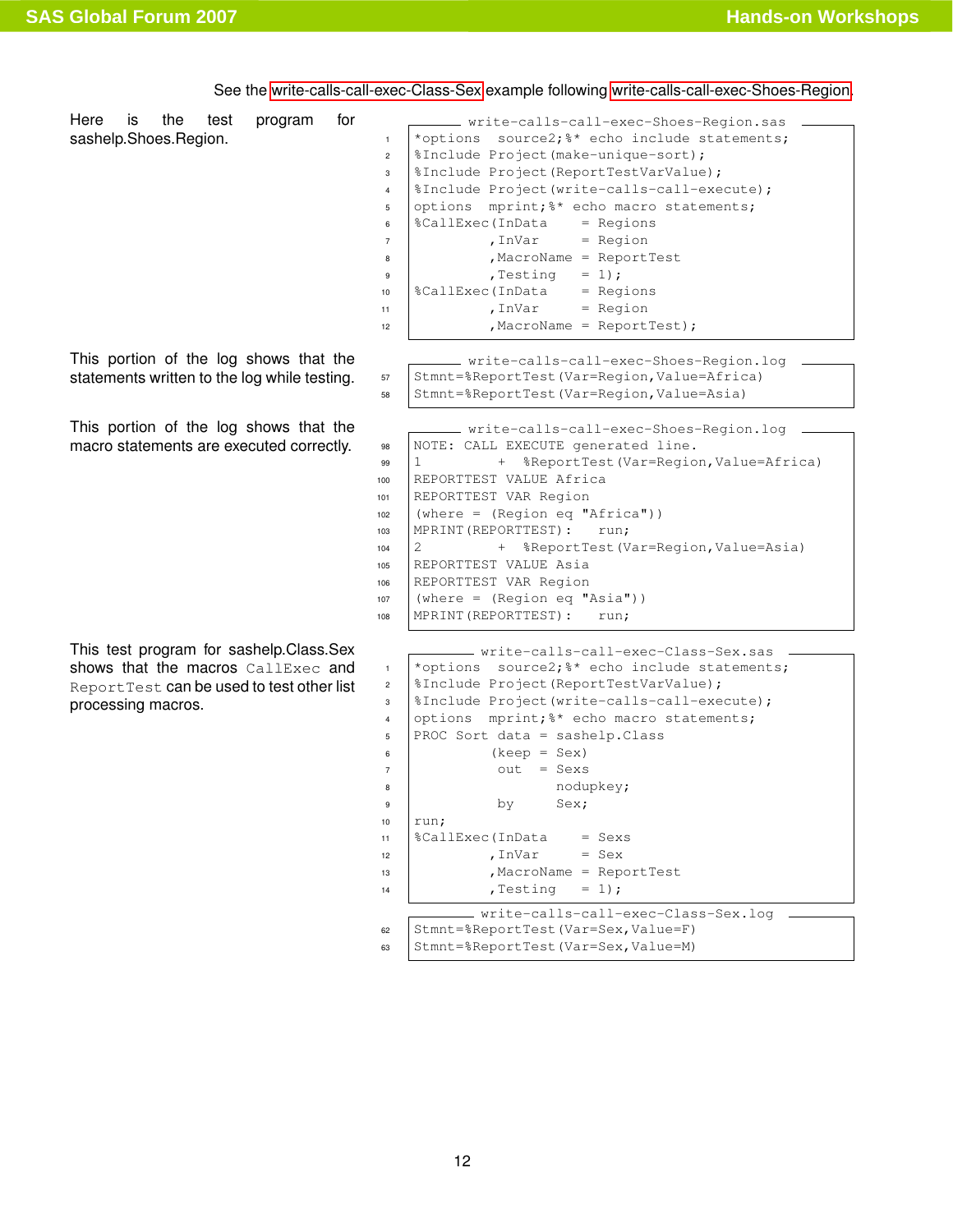<span id="page-12-0"></span>**SUMMARY** There are a number of ways to both build and use a list of values in the macro language. To the programmer the huge advantage is that we can automate the process. SAS can build the list; SAS can determine how many items are in the list; SAS can step through the list. The processing of the list is independent of the programmer. It is a dynamic process!

> While the code examples in this paper are fairly straightforward real life tends not to be so easy. Study this paper and the references in the 'Suggested Reading' section. Be patient with yourself. Pick the method that makes the most sense to you and generate a simple example. Practice. Don't expect a full understanding to be instant. Our brains tend not to be that cooperative, but with practice you too will be able to generate dynamic applications.

### **SUGGESTED READING**

- <span id="page-12-1"></span>applications DiIorio and Abolafia [\[5,](#page-12-3) [sugi29.237\]](http://www2.sas.com/proceedings/sugi29/237-29.pdf) provide a dozen examples, Fehd [\[9,](#page-13-2) [nesug2006.014\]](http://www.nesug.info/Proceedings/nesug06/cc/cc14.pdf) shows a data review report which writes constant text of macro calls into a macro variable, Fehd [\[8,](#page-13-0) [pnwsug2006.012\]](http://www.pnwsug.com/Conference_2006/Procedings/PNWSUGotherfiles/PN12FehdSQL.pdf) provides sql examples using the more common dictionary tables books Burlew [\[1,](#page-12-4) [saspress.56516\]](http://support.sas.com/publishing/bbu/companion_site/56516.html) ; Carpenter [\[2,](#page-12-5) [saspress.59224\]](http://support.sas.com/publishing/bbu/companion_site/59224.html) call execute Michel [\[11,](#page-13-3) [sugi30.027\]](http://www2.sas.com/proceedings/sugi30/027-30.pdf) shows applications using procs compare, copy and print; Virgile [\[12,](#page-13-4) [sugi22.086\]](http://www2.sas.com/proceedings/sugi22/CODERS/PAPER86.pdf) demonstrates conditional execution of procedures and compares macro do loops with call execute; Whitlock [\[13,](#page-13-1) [sugi22.070\]](http://www2.sas.com/proceedings/sugi22/CODERS/PAPER70.pdf) highlights the problems of executing code containing both macro and sas statements macro arrays Carpenter [\[3,](#page-12-6) [sugi30.028\]](http://www2.sas.com/proceedings/sugi30/028-30.pdf) compares symput with sql to create macro arrays, demonstrates use of scl functions; Clay [\[4,](#page-12-7) [sugi31.040\]](http://www2.sas.com/proceedings/sugi31/040-31.pdf) presents two macro functions built with macro arrays; Fehd [\[6,](#page-13-5) [sugi22.080\]](http://www2.sas.com/proceedings/sugi22/CODERS/PAPER80.pdf) uses proc contents output data set and symput to create macro arrays; Fehd [\[7,](#page-13-6) [sugi29.070\]](http://www2.sas.com/proceedings/sugi29/070-29.pdf) uses proc sql to create macro arrays
- sashelp views Dilorio and Abolafia [\[5,](#page-12-3) [sugi29.237\]](http://www2.sas.com/proceedings/sugi29/237-29.pdf) provide a thorough comparision of sashelp views and sql dictionary tables
- SQL Dilorio and Abolafia [\[5,](#page-12-3) [sugi29.237\]](http://www2.sas.com/proceedings/sugi29/237-29.pdf) provide examples using sql; Fehd [\[7,](#page-13-6) [sugi29.070\]](http://www2.sas.com/proceedings/sugi29/070-29.pdf) uses proc sql to create macro arrays ; Fehd [\[9,](#page-13-2) [nesug2006.014\]](http://www.nesug.info/Proceedings/nesug06/cc/cc14.pdf) uses proc sql to write constant text of macro calls into a macro variable; Fehd [\[8,](#page-13-0) [pnwsug2006.012\]](http://www.pnwsug.com/Conference_2006/Procedings/PNWSUGotherfiles/PN12FehdSQL.pdf) provides examples using most common sql dictionary tables; Feng [\[10,](#page-13-7) [sugi31.044\]](http://www2.sas.com/proceedings/sugi31/044-31.pdf) discusses general usage of proc sql; Whitlock [\[14,](#page-13-8) [sugi26.060\]](http://www2.sas.com/proceedings/sugi26//p060-26.pdf) compares creating and iterating macro arrays with writing constant text of macro calls into a macro variable

### <span id="page-12-2"></span>**BIBLIOGRAPHY**

- <span id="page-12-4"></span>[1] Michele Burlew. *SAS Macro Programming Made Easy, Second Edition*. Cary, NC: SAS Institute Inc., 1998. ISBN 978-1-59047-882-0. URL [http://support.sas.com/publishing/bbu/companion\\_site/](http://support.sas.com/publishing/bbu/companion_site/56516.html) [56516.html](http://support.sas.com/publishing/bbu/companion_site/56516.html).
- <span id="page-12-5"></span>[2] Arthur L. Carpenter. *Carpenter's Complete Guide to the SAS Macro Language, Second Edition*. Cary, NC: SAS Institute Inc., 2004. URL [http://support.sas.com/publishing/bbu/companion\\_site/59224.](http://support.sas.com/publishing/bbu/companion_site/59224.html) [html](http://support.sas.com/publishing/bbu/companion_site/59224.html). 13 chap., 475 pp., appendices: 5, glossary: 3 pp., bibliography: 19 pp., index: 13 pp.
- <span id="page-12-6"></span>[3] Arthur L. Carpenter. Storing and using a list of values in a macro variable. In *Proceedings of the 30th SAS User Group International Conference*, 2005. URL [http://www2.sas.com/proceedings/sugi30/028-](http://www2.sas.com/proceedings/sugi30/028-30.pdf) [30.pdf](http://www2.sas.com/proceedings/sugi30/028-30.pdf). Coders' Corner, 6 pp.; making macro arrays using symputx or sql, iterating macro arrays, using scl functions, bibliography.
- <span id="page-12-7"></span>[4] Ted Clay. Tight looping with macro arrays. In *Proceedings of the 31st SAS User Group International Conference*, 2006. URL <http://www2.sas.com/proceedings/sugi31/040-31.pdf>. Coders' Corner, 8 pp.; two macro functions: array and do over.
- <span id="page-12-3"></span>[5] Frank DiIorio and Jeff Abolafia. Dictionary tables and views: Essential tools for serious applications. In *Proceedings of the 29th SAS User Group International Conference*, 2002. URL [http://www2.sas.com/](http://www2.sas.com/proceedings/sugi29/237-29.pdf) [proceedings/sugi29/237-29.pdf](http://www2.sas.com/proceedings/sugi29/237-29.pdf). Tutorials, 19 pp.; comparison of data structure of dictionary tables and sashelp views, review of differences between v6, v8, and v9, 12 examples.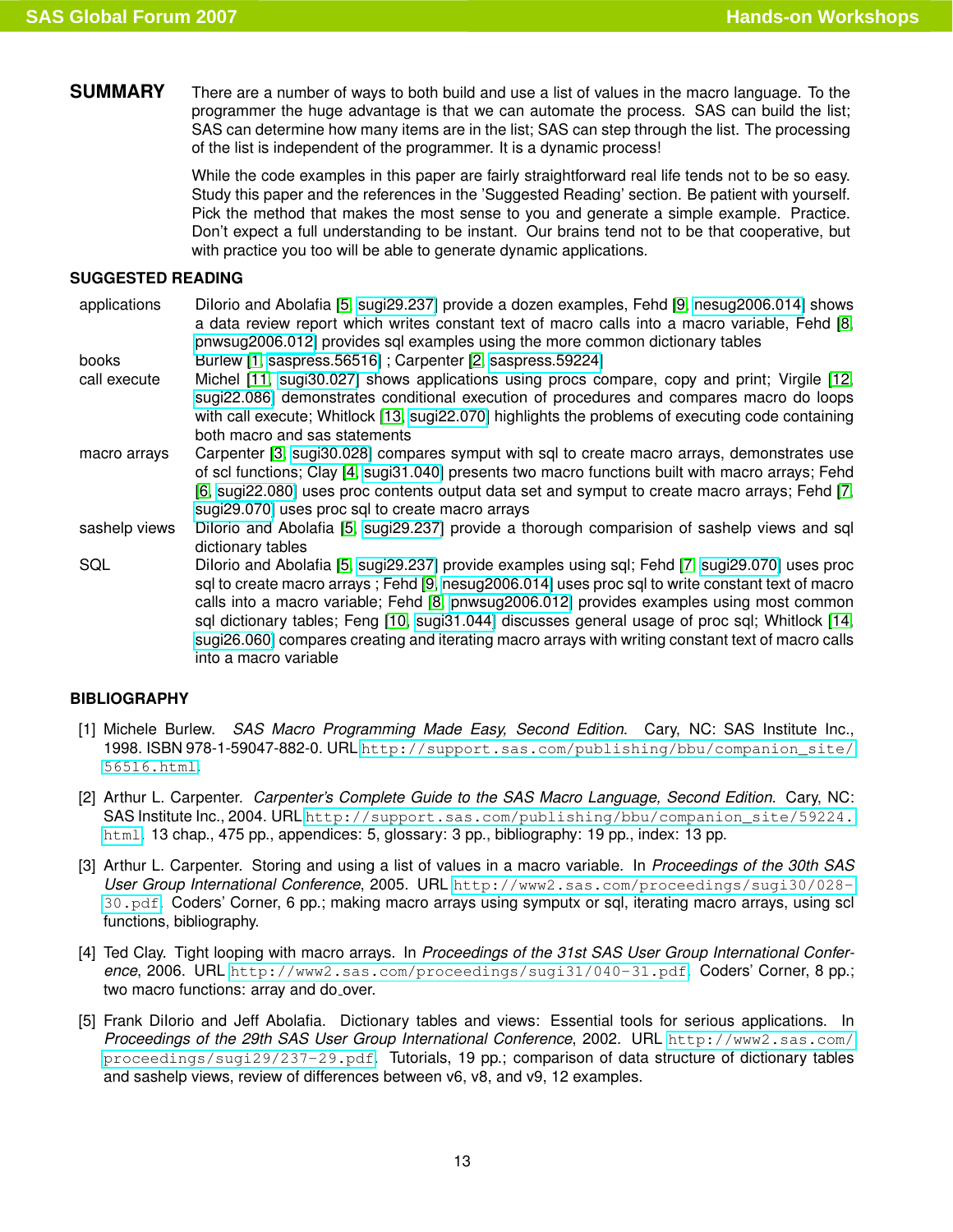- <span id="page-13-5"></span>[6] Ronald Fehd. Array: Construction and usage of arrays of macro variables. In *Proceedings of the 22nd SAS User Group International Conference*, 1997. URL [http://www2.sas.com/proceedings/sugi22/](http://www2.sas.com/proceedings/sugi22/CODERS/PAPER80.PDF) [CODERS/PAPER80.PDF](http://www2.sas.com/proceedings/sugi22/CODERS/PAPER80.PDF). Coders' Corner, 4 pp.; using proc contents output and symput, bibliography.
- <span id="page-13-6"></span>[7] Ronald Fehd. Array: Construction and usage of arrays of macro variables. In *Proceedings of the 29th SAS User Group International Conference*, 2002. URL [http://www2.sas.com/proceedings/sugi29/070-](http://www2.sas.com/proceedings/sugi29/070-29.pdf) [29.pdf](http://www2.sas.com/proceedings/sugi29/070-29.pdf). Coders' Corner, 6 pp.; using proc sql, bibliography.
- <span id="page-13-0"></span>[8] Ronald Fehd. How to use proc sql select into for list processing. In *Proceedings of the Pacific NorthWest SAS User Group Conference*, 2006. URL [http://www.pnwsug.com/Conference\\_2006/Procedings/](http://www.pnwsug.com/Conference_2006/Procedings/PNWSUGotherfiles/PN12FehdSQL.pdf) [PNWSUGotherfiles/PN12FehdSQL.pdf](http://www.pnwsug.com/Conference_2006/Procedings/PNWSUGotherfiles/PN12FehdSQL.pdf). Hands On Workshop, 15 pp.; sql select syntax, comparison of procedures vs. sql, writing constant text into macro variable, using dictionary tables; bibliography.
- <span id="page-13-2"></span>[9] Ronald Fehd. Journeymen's tools: Data review macro FreqAll – using proc sql list processing with dictionary.columns to eliminate macro do loops. In *Proceedings of the NorthEast SAS User Group Conference*, 2006. URL <http://www2.sas.com/proceedings/sgf2007/028-2007.pdf>. Coders' Corner, 10 pp.; designing macros for reporting, creating and using macro arrays, writing text of macro calls into macro variable, executing macro calls in macro variable, bibliography.
- <span id="page-13-7"></span>[10] Ying Feng. The sql procedure: When and how to use it. In *Proceedings of the 31st SAS User Group International Conference*, 2006. URL <http://www2.sas.com/proceedings/sugi31/044-31.pdf>. Coders' Corner, 7 pp.; using sql to make and iterate a macro array, bibliography.
- <span id="page-13-3"></span>[11] Denis Michel. Call execute: A powerful data management tool. In *Proceedings of the 30th SAS User Group International Conference*, 2005. URL <http://www2.sas.com/proceedings/sugi30/027-30.pdf>. Applications Development, 13 pp.; reading sql dictionary tables, executing constant text, bibliography.
- <span id="page-13-4"></span>[12] Bob Virgile. Magic with call execute. In *Proceedings of the 22nd SAS User Group International Conference*, 1997. URL <http://www2.sas.com/proceedings/sugi22/CODERS/PAPER86.PDF>. Coders' Corner, 2 pp.; conditional execution of procedures, comparison of macro do loop and call execute.
- <span id="page-13-1"></span>[13] H. Ian Whitlock. Call execute: How and why. In *Proceedings of the 22nd SAS User Group International Conference*, 1997. URL <http://www2.sas.com/proceedings/sugi22/CODERS/PAPER70.PDF>. Coders' Corner, 5 pp.; executing statements and macros, comparing compile and execution timing of sas and macro, bibliography.
- <span id="page-13-8"></span>[14] Ian Whitlock. Proc sql: Is it a required tool for good sas programming? In *Proceedings of the 22nd SAS User Group International Conference*, 1997. URL [http://www2.sas.com/proceedings/sugi26//p060-26.](http://www2.sas.com/proceedings/sugi26//p060-26.pdf) [pdf](http://www2.sas.com/proceedings/sugi26//p060-26.pdf). Beginning Tutorials, 6 pp.; using sql to create macro arrays, selecting distinct text into macro variable.

**Author: Ronald Fehd <mailto:RJF2@cdc.gov> Centers for Disease Control 4770 Buford Hwy NE Atlanta GA 30341-3724**

To get the code examples in this paper send an e-mail to the author <mailto:RJF2@cdc.gov> with the subject:

request HOW List Processing

**Author: Art Carpenter <mailto:art@caloxy.com> CA Occidental Consultants <www.caloxy.com> PO Box 430 Vista, CA 92085-0430**

SAS and all other SAS Institute Inc. product or service names are registered trademarks or trademarks of SAS Institute Inc. in the USA and other countries. (R) indicates USA registration.

**Document Production:** This paper was typeset in LA[TEX.](http://www.latex-project.org/) For further information about using LATEX to write your SUG paper, consult the SAS-L archives:

<http://www.listserv.uga.edu/cgi-bin/wa?S1=sas-l> Search for : The subject is or contains: LaTeX The author's address : RJF2 Since : 01 June 2003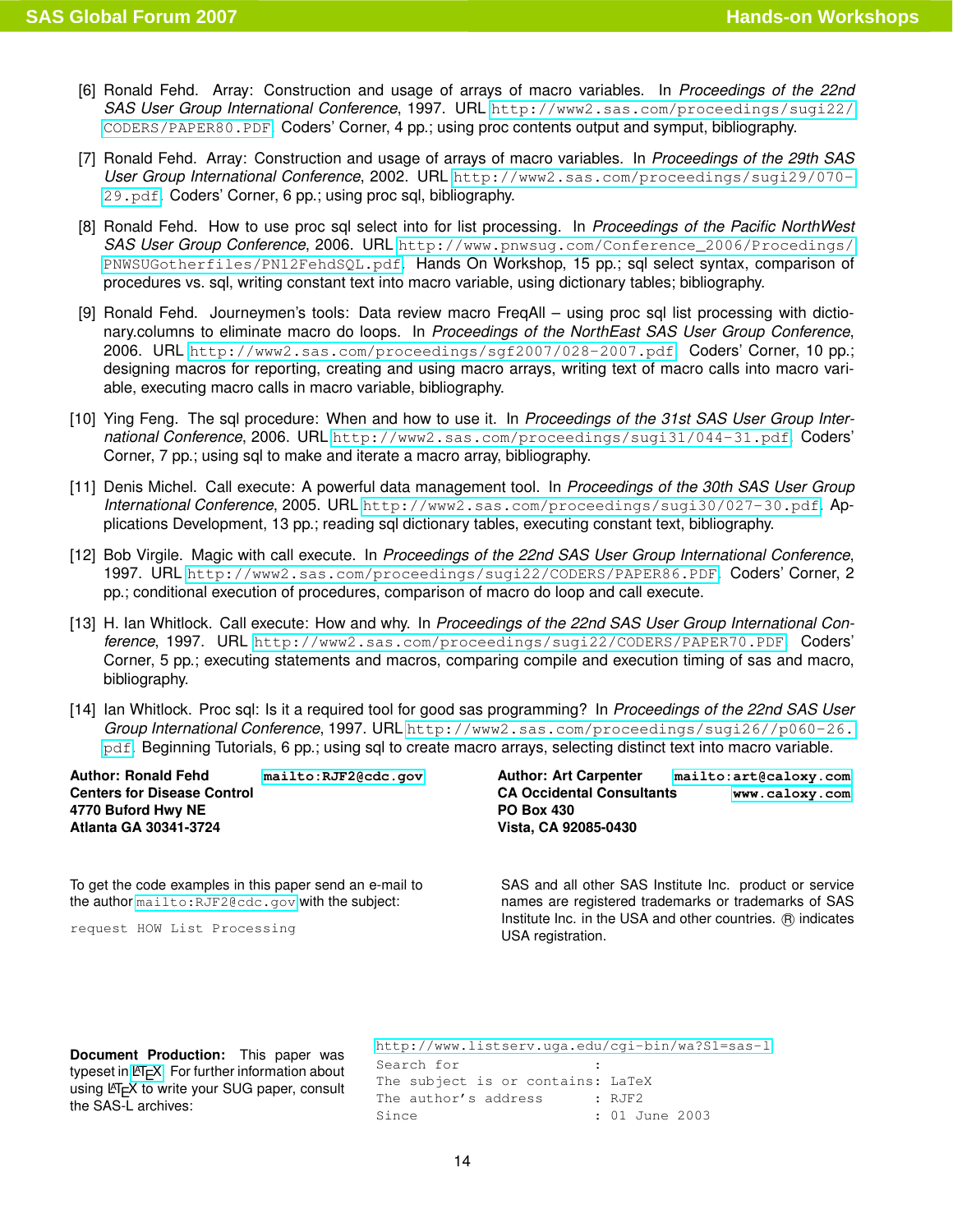## **APPENDIX**

### <span id="page-14-1"></span><span id="page-14-0"></span>**PROJECT FILES FOR BATCH PROCESSING**

```
These files are used
in the project folder +
in order to run each <sup>2</sup>
of the programs and <sup>3</sup>
produce .log and .lst<sup>4</sup>
files for inclusion in 5this paper.
```

```
sas.bat
rem name: SAS.bat for either V8 or V9
if not exist "C:\Program Files\SAS\SAS 9.1\SAS.exe" goto v8
             "C:\Program Files\SAS\SAS 9.1\SAS.exe" %*
4 goto EOF
5 :v8
    "C:\Program Files\SAS Institute\SAS\V8\SAS.exe" %*
7 :EOF
```

```
sasv8.cfg -
1 /*name: SASv8.cfg
2 \mid 06Jun08 RJF2 ........ */
3 |-config 'C:\Program Files\SAS Institute\SAS\V8\SASv8.cfg'
4 -SET ProjRoot 'C:\LaTeX\HOW-list-proc'
5 -SASinitialFolder '!ProjRoot\sas'
6
7 -noovp /* no overprint errors nor warnings */
8 -nosplash /* no display SAS banner at startup */
```
**NOTE:** if you use either of these configuration files you *must* change the value of ProjRoot: sasv8.cfg: line 4 sasv9.cfg: line 4 to the name of the *parent* folder of your sas programs. If sas is not the name of your program folder then change the value of SASinitialFolder as well. Here is an example for programs in C:/temp/programs:

```
-set ProjRoot 'C:\temp'
-sasinitialfolder '!ProjRoot\programs'
```

```
\frac{1}{1} sasv9.cfq \frac{1}{1}1 /*name: SASv9.cfg
2 06Jun08 RJF2
3 ******* ............................... */
4 -SET ProjRoot 'C:\LaTeX\HOW-list-proc'
5 -SASinitialFolder '!ProjRoot\sas'
6
7 -noovp /* no overprint errors nor warnings */
8 -nosplash /* no display SAS banner at startup */
                               autoexec.sas _____<br>%* here: same folder
1 | filename Project '.'; \ast here: same folder ;
2 options nocenter at * flush left output ;
3 nodate \frac{1}{3} s<sup>*</sup> no date-stamp ;
4 nonumber \frac{1}{3} are numbers;
5 details \frac{1}{3} \frac{1}{3} \frac{1}{2} \frac{1}{2} \frac{1}{2} \frac{1}{2} \frac{1}{2} \frac{1}{2} \frac{1}{2} \frac{1}{2} \frac{1}{2} \frac{1}{2} \frac{1}{2} \frac{1}{2} \frac{1}{2} \frac{1}{2} \frac{1}{2} \frac{1}{2} \frac{1}{2} \frac{1}{2} \frac{1}{2} \6 \mid formchar = 8* no special chars
7 '-------------------'
8 \mid formdlim = ' ' 8 \times no CR/LF for page break;
9 fullstimer %* expand time block ;
10 | linesize = 72 \frac{1}{3} for LaTeX printing ;
11 | pagesize = max; \frac{8}{10} no page breaks in *.1st;
12 Title 'SGF: Fehd+Carpenter: HOW on list processing';
13
14 \frac{1}{8} Arts path; \frac{1}{8}Let Path
15 =C:\Primary\Presentations\papers\Papers70-79\72-ManagingLists\Workshop\;
16
17 \frac{12}{3} Rons path; \frac{12}{3} Path = ; \frac{12}{3} here;
```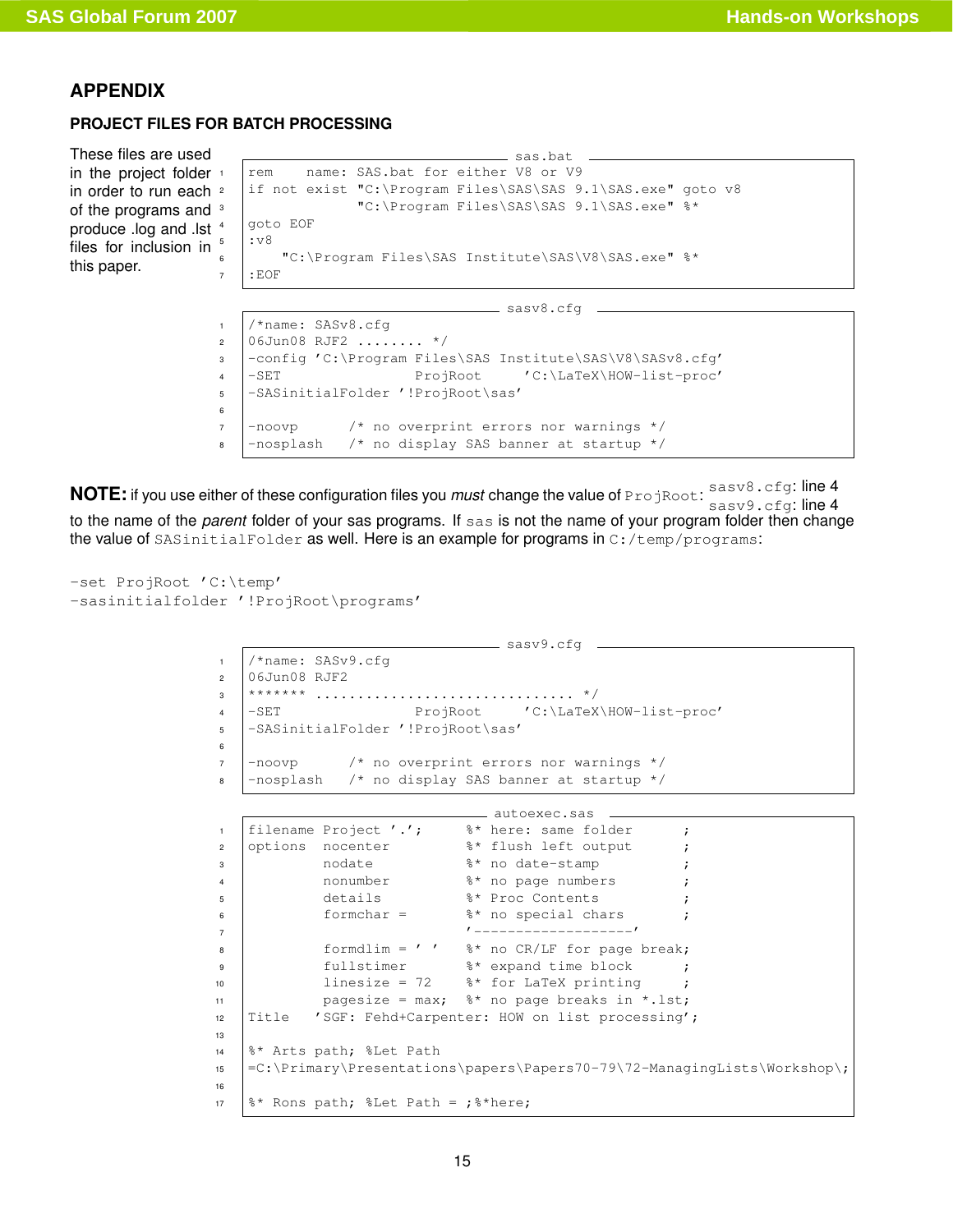## <span id="page-15-0"></span>**EXAMPLE FILES FOR WORKSHOP**

```
- Ex00.sas -\starEx00 fix path for SGF;
2 \frac{1}{2} \frac{1}{2} \frac{1}{2} \frac{1}{2} \frac{1}{2} \frac{1}{2} \frac{1}{2} \frac{1}{2} \frac{1}{2} \frac{1}{2} \frac{1}{2} \frac{1}{2} \frac{1}{2} \frac{1}{2} \frac{1}{2} \frac{1}{2} \frac{1}{2} \frac{1}{2} \frac{1}{2} \frac{1}{2} \frac{1}{2} \frac{1}{2}3 *review:;
4 %*Include Project(make-unique-sort);
5 %*Include Project(Report-Region-macro);
6 | %*Include Project (ReportTest);
                     \_ Ex01.sas \_1 * EX01.sas;2 \cdot \cdot \cdot ods html file = 'Africa.html'
\vert style = journal;
4
5 Title 'Sales in Africa';
6
7 PROC Report data = sashelp. Shoes
8 nowindows;
9 Where Region = 'Africa';
10 column Product Subsidiary,
11 Sales;
12 define Product / group;
13 define Subsidiary / across;
14 define Sales / analysis
\frac{15}{7}16 run;
17 ods html close;
```
- 1. [see: make-unique-sort](#page-2-2)
- 2. [see: Report-Region-macro](#page-2-3)
- 3. [see: ReportTest](#page-2-1)
- 1. [see: Report-Africa](#page-1-1)

```
\frac{1}{2} Ex02.sas
1 + \mathbb{K}02.sas: vertical to vertical: ;
2 \mid * \qquad \qquad \text{macro array;}\vert *0: name of variable with number of items?;
4
5 options nosource2;%*echo Include to log;
6 %Include Project(make-unique-sort);
7
8 DATA _Null_;
9 set Regions;
10 \vert Count +1;
11 call symputx('Region' || left(put(
12 Count , 3.)
13 , Region, '1' );
14 \vert call symputx ('Count ', Count , 'l' );
15 run;
16 |&Put _global_; &* Show macro variables;
17
18 %Put Region1<&Region1.>;
19 *task: show 3rd region;
```
### <span id="page-15-3"></span>1. [see: make-unique-sort](#page-2-2)

```
- Ex03.sas -1 + \mathbb{K}03.sas: vertical to vertical: ;
2 \mid * \qquad \qquad \text{macro array;}\frac{4}{2}: name of variable with number of items?;
6 PROC SQL print;
7 | select distinct Region
8 | into :Region1 - :Region999
9 from sashelp.Shoes;
10 quit;
12 \sqrt{8}Put \sqrt{9}lobal<sub>-</sub>\sqrt{8} Show macro variables;
14 | \text{Let} I = 3;15 %Put Region&I.<&&Region&I..>;
16 *task: show last region;
```
3

5

11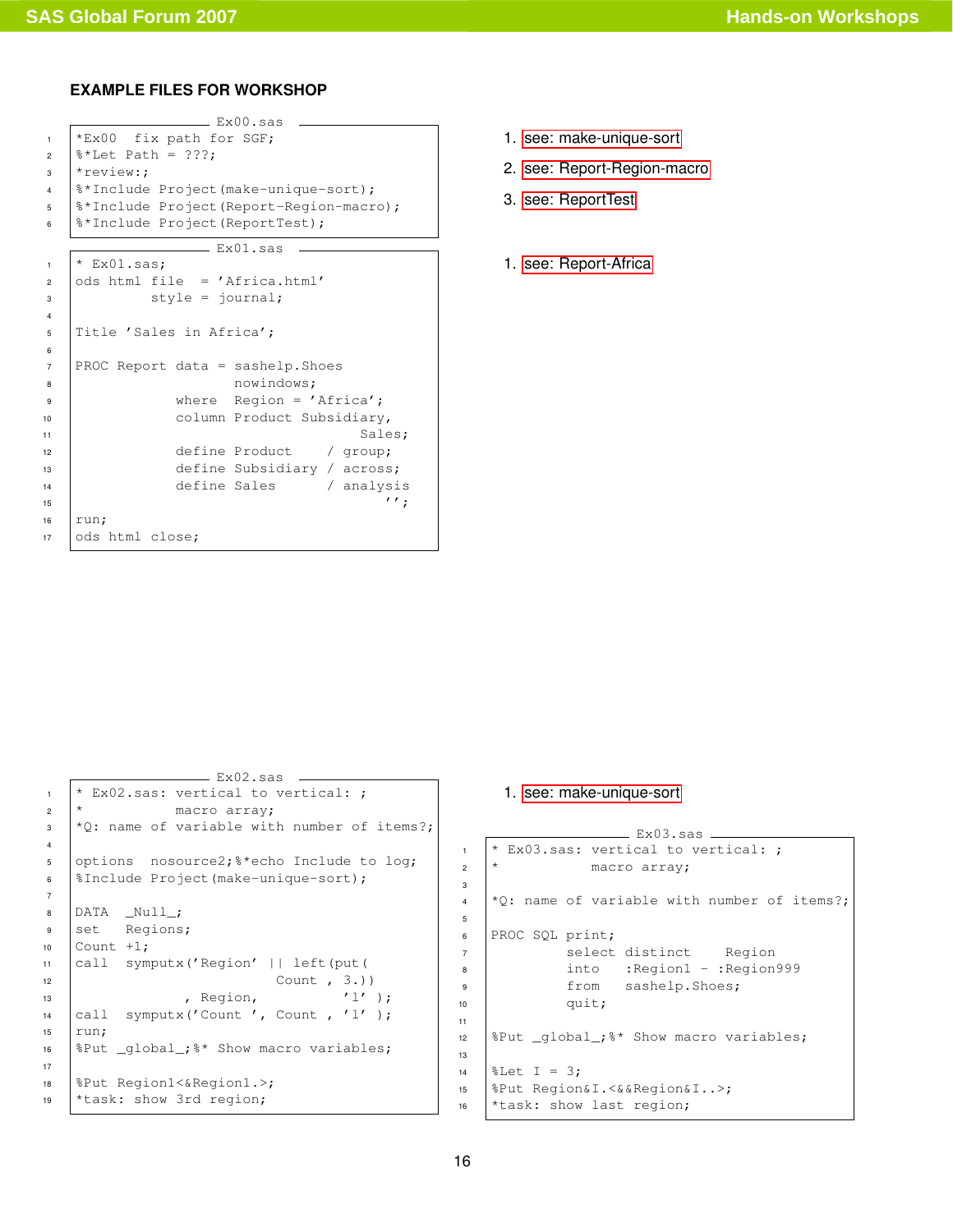<span id="page-16-0"></span>

|                         | - Ex04.sas                                    |   |  |  |  |  |
|-------------------------|-----------------------------------------------|---|--|--|--|--|
| $\mathbf{1}$            | * Ex04.sas: vertical to vertical: ;           |   |  |  |  |  |
| $\overline{a}$          | $^\star$<br>macro array, do loop;             |   |  |  |  |  |
| 3                       |                                               |   |  |  |  |  |
| $\overline{\mathbf{4}}$ | options nosource2; 8*echo Include to log;     |   |  |  |  |  |
| 5                       | %Include Project (Report-Region-macro);       |   |  |  |  |  |
| 6                       | %Include Project (ReportTest);                |   |  |  |  |  |
| $\overline{7}$          |                                               |   |  |  |  |  |
| 8                       | options mprint;                               |   |  |  |  |  |
| 9                       | %macro Demo;                                  |   |  |  |  |  |
| 10                      | %local I;                                     |   |  |  |  |  |
| 11                      |                                               |   |  |  |  |  |
| 12                      | PROC SQL noprint;                             |   |  |  |  |  |
| 13                      | select distinct Region                        |   |  |  |  |  |
| 14                      | into : Region1 - : Region999                  |   |  |  |  |  |
| 15                      | from sashelp. Shoes;                          |   |  |  |  |  |
| 16                      | quit;                                         |   |  |  |  |  |
| 17                      |                                               |   |  |  |  |  |
| 18                      | $\delta$ do I = 1 $\delta$ to & SqlObs.;      |   |  |  |  |  |
| 19                      | $\text{Fput}$ *Report (Region = &&Region&I.); |   |  |  |  |  |
| 20                      | %end;                                         |   |  |  |  |  |
| 21                      | %mend Demo;                                   |   |  |  |  |  |
| 22                      | %Demo;                                        |   |  |  |  |  |
| 23                      |                                               |   |  |  |  |  |
| 24                      | *task : execute macro Report;                 | S |  |  |  |  |
| 25                      | *solution: see make-array-sql-into;           |   |  |  |  |  |

- 1. [see: Report-Region-macro](#page-2-3)
- 2. [see: ReportTest](#page-2-1)

[see: make-array-sql-into](#page-5-1)

```
2. see: ReportTest
                \_ Ex05.sas \_1 + \times Ex05.sas: vertical to horizontal: ;
2 \mid * write list to macro var;
4 PROC SQL noprint;
5 | Select distinct Region
6 into : Regions
7 separated by '+'
8 from sashelp.Shoes;
9 quit;
11 %put Regions |&Regions.|;
```
<span id="page-16-2"></span>1. [see: Report-Region-macro](#page-2-3)

```
12
13 *task : use macro function scan;
14 * show 5th region;
15 \vert*put region5(scan(Regions,...));
16 *solution: see Ex06;
```

```
see: write-list-into-mvar-scan
```

```
= Ex06.sas =1 + \frac{1}{x} Ex06.sas: vertical to horizontal: ;
2 \mid * write list to macro var, scan;
4 options nosource2; **echo Include to log;
5 %Include Project(Report-Region-macro);
6 | SInclude Project (ReportTest);
8 options mprint;
9 <sup>8</sup> macro Demo;
10 %local I Item;
12 PROC SQL noprint;
13 | Select distinct Region
14 | into : Regions separated by '+'
15 from sashelp.Shoes;
16 quit;
18 %put Regions: |&Regions.|;
19 \deltado I = 1 \deltato \deltaSqlObs.;
20 \parallel \text{det} Item = \text{secan} (& Regions., \text{d}I \cdot, +);
21 \left| \right| \text{2put} \times \text{ReportTest} (Region = & Item.);
22 \text{send};
23 run; % mend Demo;
24 \& Demo
26 | <sup>8</sup>*task : execute macro ReportTest;
```
 $8*$ solution: see write-list-into-mvar-scan;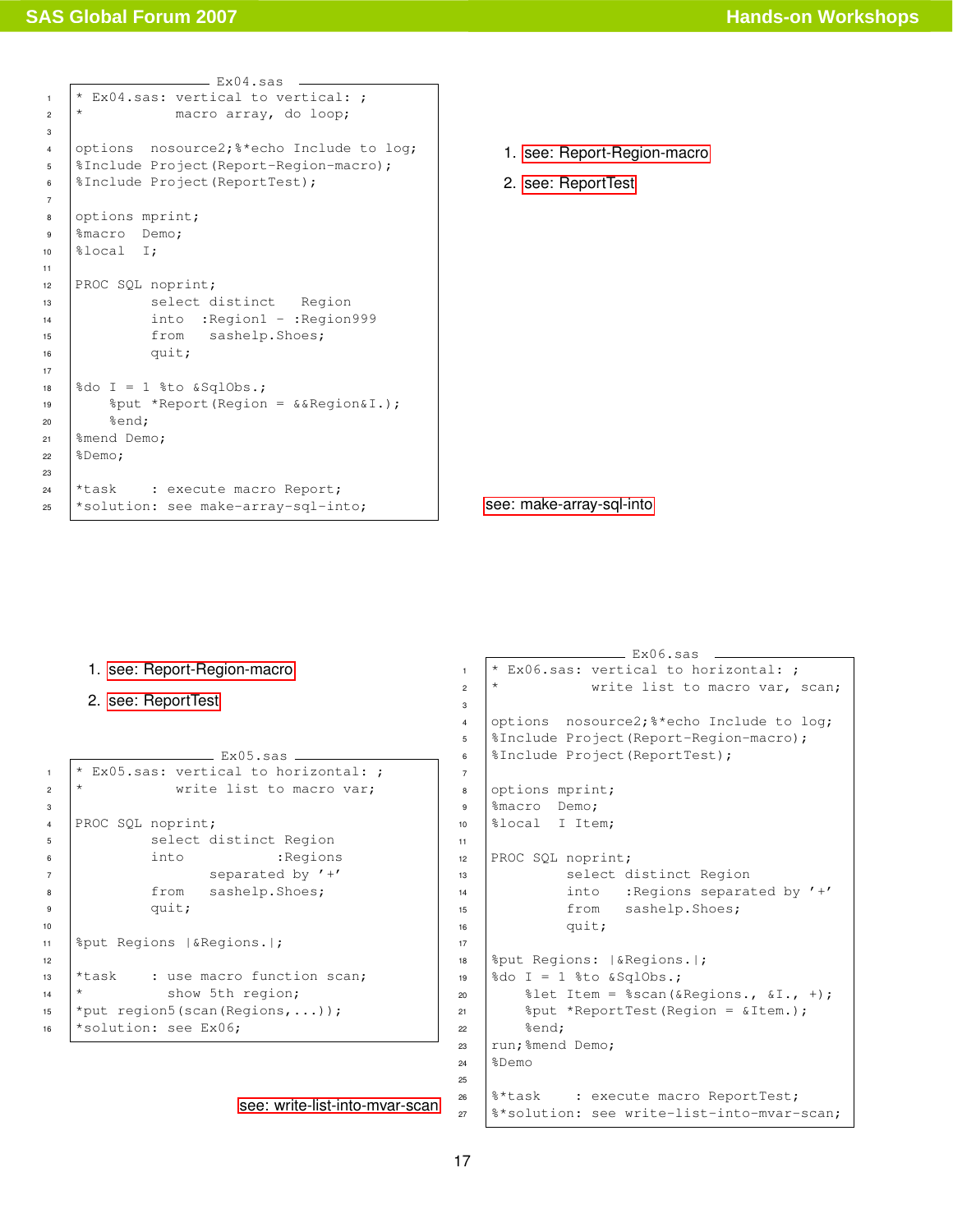<span id="page-17-2"></span>Ex07.sas  $1 + \text{Ex07.sas: vertical to horizontal: };$  $2 \mid *$  write macro calls ;  $\vert \cdot \vert$  into macro var; 4 <sup>5</sup> options nosource2;%\*echo Include to log; <sup>6</sup> %Include Project(Report-Region-macro); <sup>7</sup> SInclude Project (ReportTest); 8 9 PROC SQL noprint; 10 create table Regions as 11 select distinct Region 12 from sashelp.Shoes; 13 select cats (  $' *'$ 14 | Report (Region=' 15 Region  $\begin{array}{ccc} \hline \end{array}$  ,  $\begin{array}{ccc} \hline \end{array}$  ,  $\begin{array}{ccc} \hline \end{array}$  $\overline{17}$  ) 18 into :List separated by '' <sup>19</sup> from Regions; <sup>20</sup> quit; 21 <sup>22</sup> %Put List<&List.>; 23 <sup>24</sup> \*task : execute macro ReportTest; <sup>25</sup> \*solution: see Ex08;

<span id="page-17-1"></span> $-$  Ex09.sas  $1$  \* Ex09.sas: vertical:  $2 \times$  add prefix and suffix;  $\vert \cdot \vert$  write to file, include; 4 5 options nosource2; \*\*echo Include to log; <sup>6</sup> %Include Project(make-unique-sort); <sup>7</sup> %Include Project(Report-Region-macro); 8 | *SInclude Project* (ReportTest); 9 options mprint; 10 <sup>11</sup> filename TempFile 'zCallMacroX.txt'; 12 <sup>13</sup> DATA \_Null\_; 14 attrib Stmnt length =  $$100;$ <sup>15</sup> file TempFile; 16 <sup>17</sup> do until(EndoFile); 18 set Regions end = EndoFile; 19 Stmnt = cats( $'$ \*' 20 | ReportTest(Region=' 21 Region  $\overline{22}$  ,  $\overline{11}$ ,  $\overline{11}$ ,  $\overline{11}$ <sup>23</sup> putlog Stmnt=; <sup>24</sup> put Stmnt;%\*to file;  $25$  end;  $\frac{1}{6}$  do until; <sup>26</sup> stop; run; 27 <sup>28</sup> %Include TempFile/source2; <sup>29</sup> filename TempFile clear;  $30$  run; 31  $\frac{32}{12}$  \*task : execute macro ReportTest;  $\overline{\phantom{a}}$  \*solution: see write-calls-to-file-include; **See: write-calls-to-file-include** 

```
Ex08.sas
1 + Ex08.sas: vertical to horizontal;
2 \mid * write macro calls ;
\frac{1}{3} \star into macro var, execute;
5 options nosource2;
6 %Include Project(Report-Region-macro);
<sup>7</sup> SInclude Project (ReportTest);
9 PROC SQL noprint;
10 | create table Regions as
11 | Select distinct Region
12 from sashelp.Shoes;
13 select cats ('%'
14 | ReportTest(Region='
15 Region
\begin{array}{ccc} 16 & & & \end{array}\overline{\mathbf{17}} )
18 | into :List separated by ''
19 from Regions;
20 quit;
22 | &List.; \frac{1}{2} \times execute calls;
```
4

8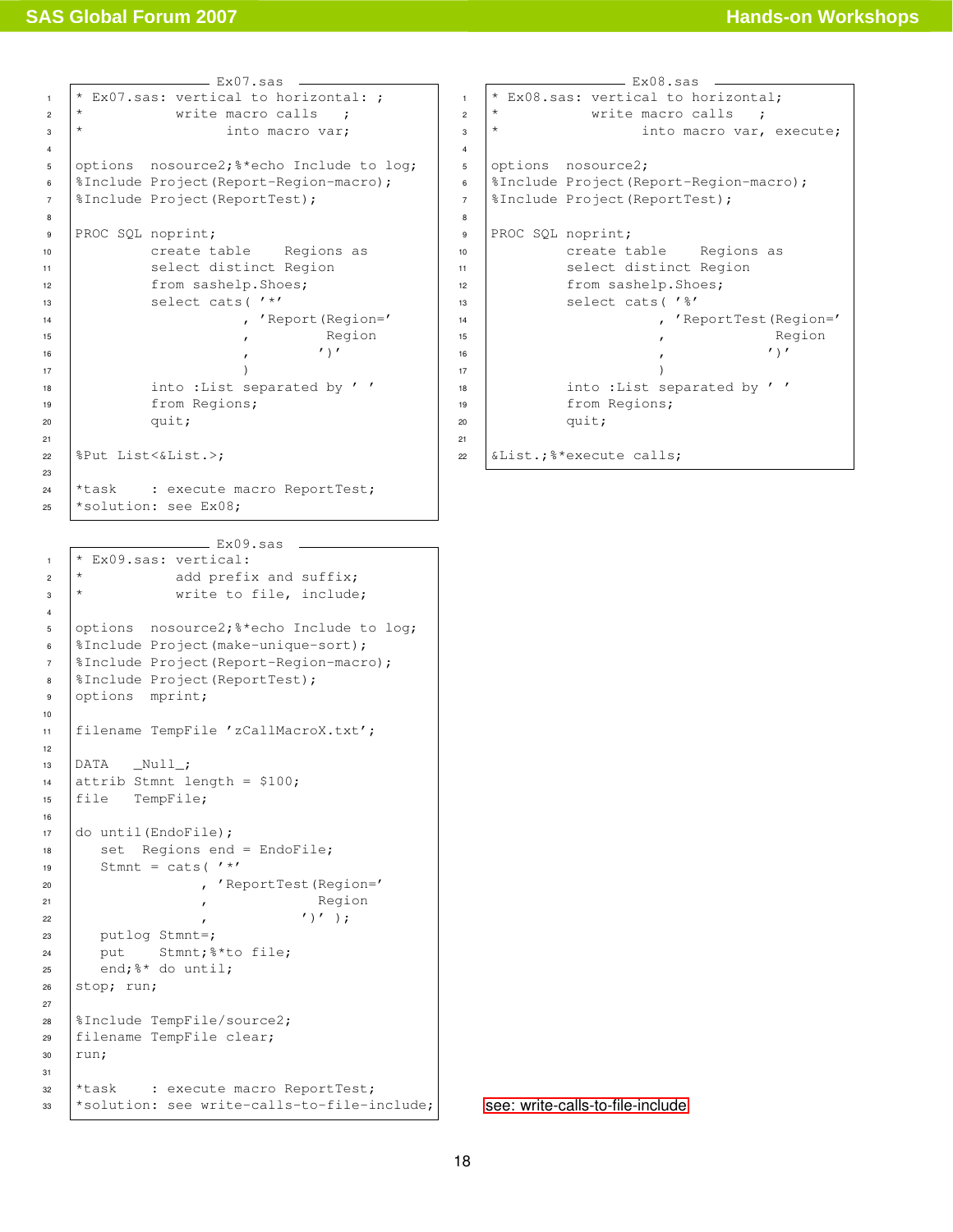<span id="page-18-1"></span>

|                | Ex10.sas                                  |                            |  |  |  |
|----------------|-------------------------------------------|----------------------------|--|--|--|
| $\mathbf{1}$   | * Ex10.sas: vertical: ;                   |                            |  |  |  |
| $\overline{a}$ | add prefix and suffix;<br>$\star$         |                            |  |  |  |
| 3              | call execute without nrstr;<br>$\star$    |                            |  |  |  |
| 4              |                                           |                            |  |  |  |
| 5              | options nosource2; 8*echo Include to log; |                            |  |  |  |
| 6              | %Include Project(make-unique-sort);       |                            |  |  |  |
| $\overline{7}$ | %Include Project (Report-Region-macro);   |                            |  |  |  |
| 8              | %Include Project (ReportTest);            |                            |  |  |  |
| 9              | %* NOTE: not works correctly!;            | See explanation at Caveat. |  |  |  |
| 10             | options mprint;                           |                            |  |  |  |
| 11             |                                           |                            |  |  |  |
| 12             | DATA Null ;                               |                            |  |  |  |
| 13             | set Regions;                              |                            |  |  |  |
| 14             | call execute ('%ReportTest (Region='      |                            |  |  |  |
| 15             | Region $   ' )'$ ;<br>$\perp$             |                            |  |  |  |
| 16             | *call execute ('%Report<br>$(Region='$    |                            |  |  |  |
| 17             | Region $   ' )'$ ;                        |                            |  |  |  |
| 18             | run;%*calls executed here;                |                            |  |  |  |
| 19             | run;                                      |                            |  |  |  |
|                |                                           |                            |  |  |  |

<span id="page-18-0"></span>[see: write-calls-call-execute](#page-10-0) Ex11.sas  $\vert * \vert$  Ex11.sas: vertical: ;  $2 \mid *$  add prefix and suffix;  $\vert * \vert$  call execute with nrstr; options nosource2;%\*echo Include to log; 6 | *SInclude Project* (make-unique-sort); %Include Project(Report-Region-macro); 8 | *SInclude Project* (ReportTest); \*Include Project(ReportTestVarValue); 10 options mprint; DATA  $Null$ ; set Regions; call execute ( cats( 16 | '%nrstr(' 17 | **'**%ReportTest(Region=' 18 , Region 19  $\begin{pmatrix} 19 \\ 20 \end{pmatrix}$  ,  $\begin{pmatrix} 1 \end{pmatrix}$ ,  $\begin{pmatrix} 1 \end{pmatrix}$ ,  $\begin{pmatrix} 1 \end{pmatrix}$ ,  $\begin{pmatrix} 1 \end{pmatrix}$ ,  $\begin{pmatrix} 1 \end{pmatrix}$ ,  $\begin{pmatrix} 1 \end{pmatrix}$ ,  $\begin{pmatrix} 1 \end{pmatrix}$ ,  $\begin{pmatrix} 1 \end{pmatrix}$ ,  $\begin{pmatrix} 1 \end{pmatrix}$ ,  $\begin{pmatrix} 1 \end{pmatrix}$ ,  $\begin{pmatrix} 1 \end{pmatrix$  $\binom{20}{20}$  ,  $\binom{1}{2}$  % and nrstr;  $\frac{1}{21}$  )  $\frac{1}{21}$   $\frac{1}{21}$   $\frac{1}{21}$   $\frac{1}{21}$   $\frac{1}{21}$   $\frac{1}{21}$   $\frac{1}{21}$   $\frac{1}{21}$   $\frac{1}{21}$   $\frac{1}{21}$   $\frac{1}{21}$   $\frac{1}{21}$   $\frac{1}{21}$   $\frac{1}{21}$   $\frac{1}{21}$   $\frac{1}{21}$   $\frac{1}{21}$   $\frac{1}{21}$   $\frac{1}{21}$ 22 );  $\frac{1}{2}$  and execute; 23  $\vert$  run; % \* calls executed here; run; \*task: execute ReportTest  $\star$  with the Var=  $\star$  Value= parameters; \*solution: see write-calls-call-execute; \*solution: see Ex11-solution;